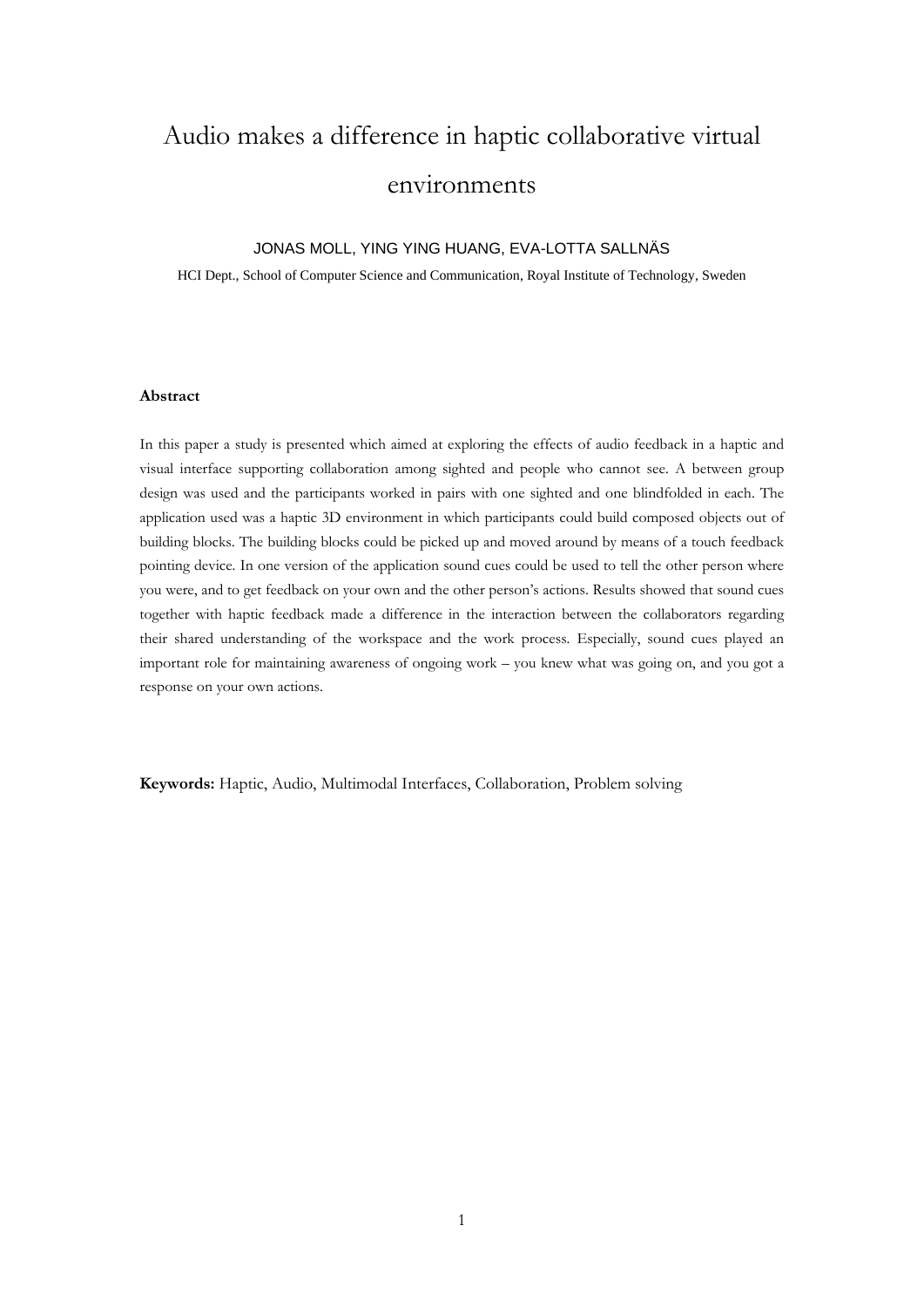# 1. Introduction

Collaboration becomes increasingly important in educational environments. Especially in school, the pupils collaborate in solving all sorts of tasks together as a way of learning through social interaction. If one of the collaborating pupils is visually impaired this might cause difficulties since the most important sense – vision – is not available. During the last few years attempts have been made to develop different software that supports visually impaired pupils in school. However, due to the fact that these tools are mostly designed for individual work they do not work very well in a group work situation.

In an earlier study (<reference to own work>) a collaborative application, aiming at supporting pupils in learning about spatial geometry, was developed and evaluated. In that application pupils could feel the shape of different geometrical objects, which could be picked up and moved around using a touch feedback system. The pupils could build composed objects out of smaller ones. The application was evaluated in pairs consisting of sighted and visually impaired children in four elementary schools in the Stockholm area. The results shed light on several important aspects of haptic feedback when it came to support for collaboration between sighted and visually impaired children. The need for reference points was highlighted and we could see that the haptic feedback had a positive effect on the inclusion of the visually impaired pupil and that it could be an aid when discussing strategies and geometrical objects. Haptic guiding functions, by which the sighted pupil could drag the visually impaired pupil around was also shown to be a great aid. However, the results from the evaluation also showed that it was problematic to maintain awareness in this kind of dynamic environment where all users could move objects around.

Based on the findings from the previous evaluation, four different audio cues were added to the interface and the resulting application was evaluated in the study presented in this paper. The aim of our current study has been to alleviate the problems the visually impaired pupils had in maintaining awareness of other's actions in a shared virtual work space and to make the grounding process easier as well as increasing the sense of social presence.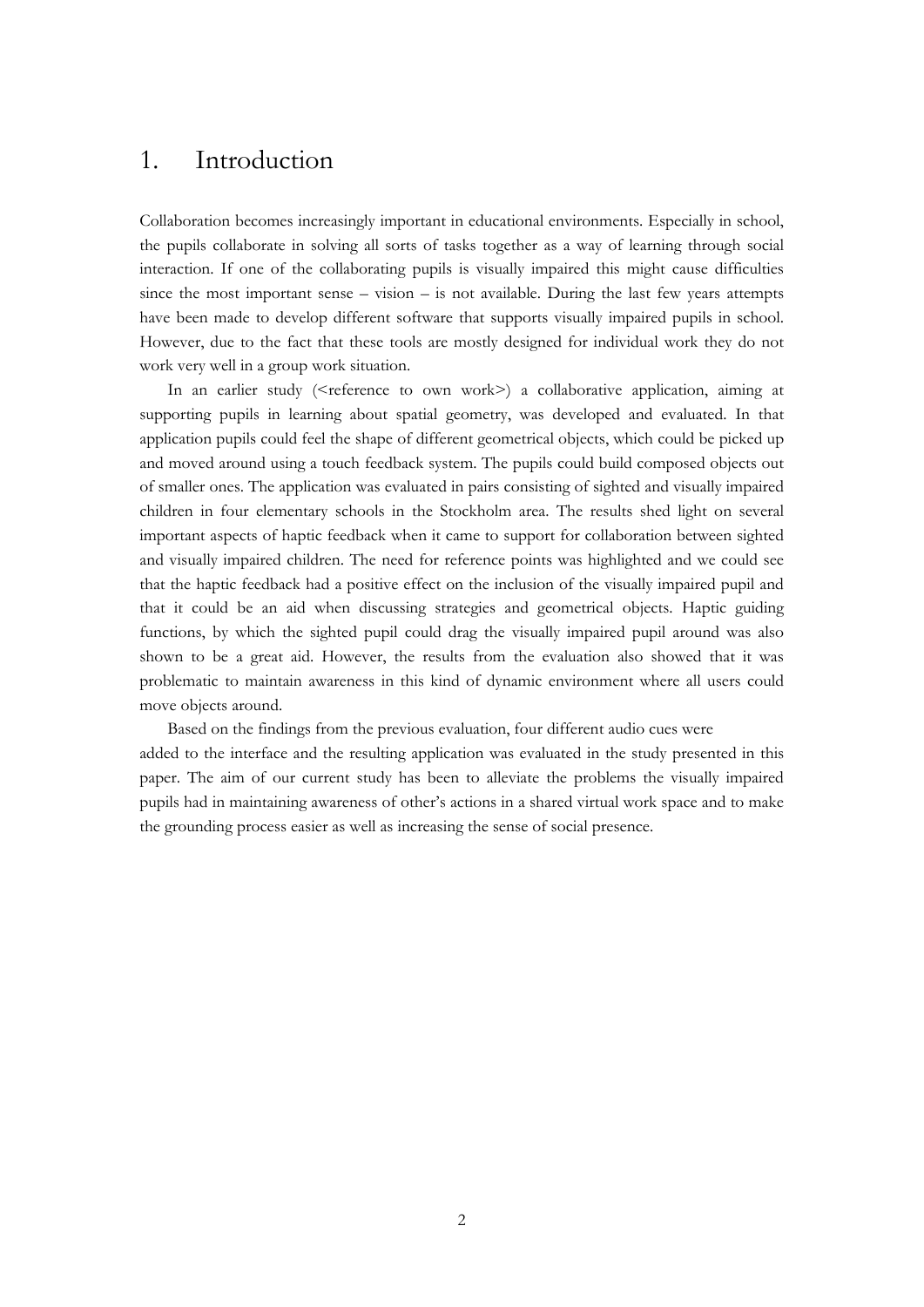# 2. Multimodal collaborative interfaces

### 2.1 The issue of equivalent interfaces

The main benefit of working co-located compared to working distributed is that all group members have a good awareness of the presence of others, their activities, use of resources, knowledge, expectations and current goals (Neale et al., 2004). Dourish and Bellotti (1992) define awareness as "an understanding of the activities of others, which provides a context for your own activity". When collaborating in groups, the level of awareness of other´s activities is crucial (Gaver et al., 1991). Successful collaboration depends on the ability to attend to and understand information produced by other members of the collaborating team – the more feedback one get about other's actions the more time one can focus on making the collaboration work. Verbal communication and perception of common objects, like physical artefacts, are two aspects that are essential in order to coordinate joint activities for groups and individuals that cooperate (Malone and Crowston, 1990). According to Kraut et al (1993) lack of this type of information decreases the quality in joint projects.

When sight is not available, awareness information cannot be obtained through the visual modality. This often limits a visually impaired person's ability to obtain awareness. Several attempts have been made to get around this problem by e.g. using Braille displays and screen readers (Mynatt and Weber, 1994). The problem is, however, that the sighted and visually impaired pupils often have access to different work materials and different information and that it is not always easy to translate between the different representations. We argue that even if an exact translation of a GUI is not possible using other modalities like touch or hearing, it is possible to design equivalent interfaces. That means interfaces that include all important functions and basic elements and that give information about actions in the interface. Clark and Brennan (1991) define common ground as a state of mutual understanding among conversational participants about the topic at hand. Furthermore, Clark's theory of common ground says that people must have shared awareness in order to carry out any form of joint activities (Clark, 1996).

Grounding activities aim to provide mechanisms that enable people to establish and maintain common ground (McCarthy et al., 1991). The use of gestures has been identified as important in the grounding process (Kirk et al., 2007), and here visually impaired people have a clear disadvantage. It is of utmost importance to support the grounding process between a sighted and visually impaired user when developing collaborative applications with these users in mind.

One interesting type of gestures that has been shown to be an important aid in the grounding process is deictic references to objects like e.g., "this one", "the blue block" and "that wall" . With references like these you direct your partner's attention to a specific object which both are aware of verbally, by eye gaze or by pointing. Being able to use deictic referencing makes it easier to maintain common ground (Burke and Murphy, 2007). We argue that haptic feedback has communicative properties that can be used by themselves or together with auditory feedback in order to make references to directions and objects.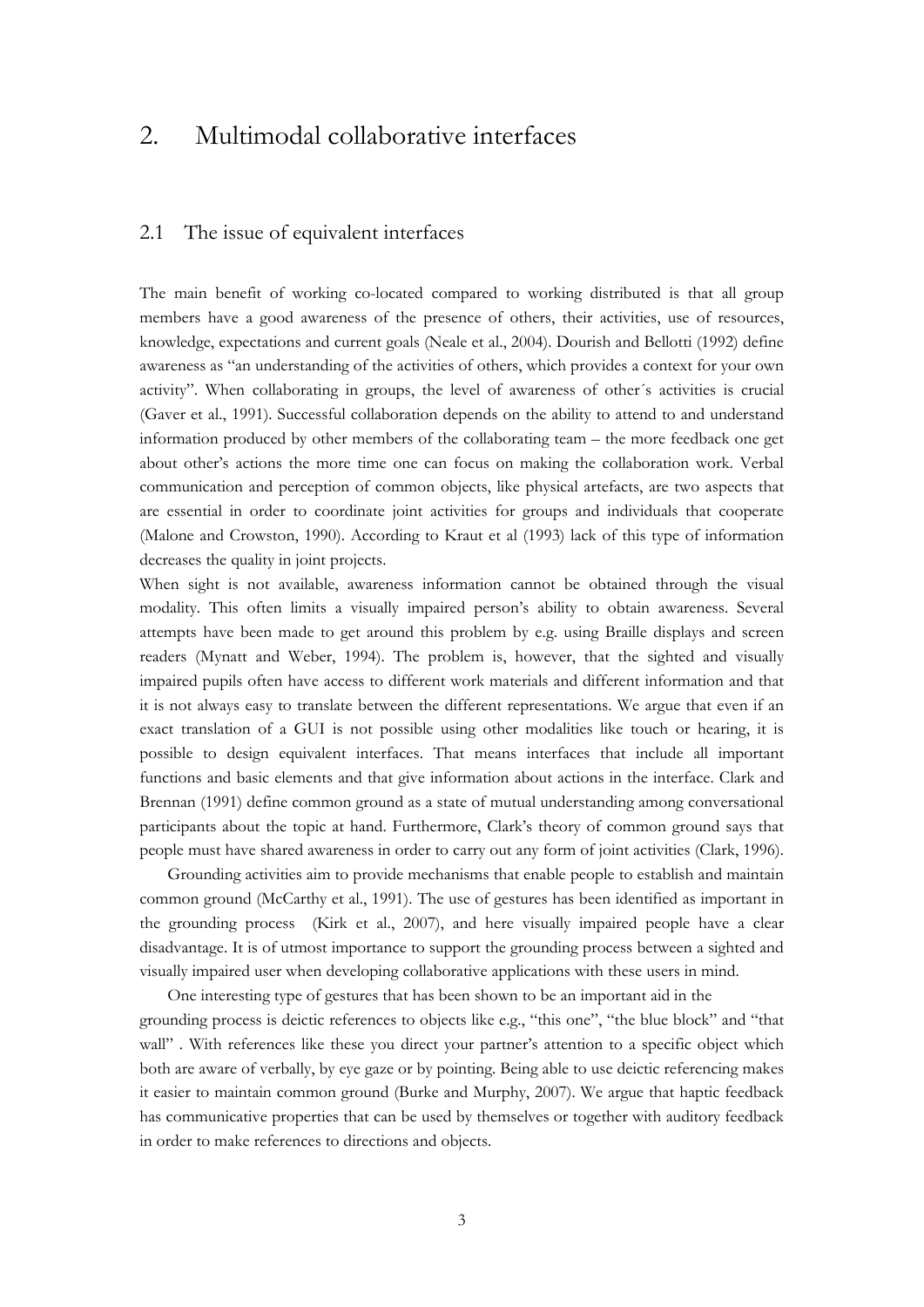# 2.2 Haptic and auditory feedback

Not many studies have been conducted in which collaboration is investigated between visually impaired and sighted users in interfaces that provide both auditory and haptic feedback. Haptic perception is a combination of tactile perception (through the skin) and kinaesthetic perception (the position and movement of joints and limbs) (Loomis and Lederman, 1986). An important aspect of haptic perception is that it is mostly obtained by actively exploring objects with the fingers and hands.

Users with a severe visual impairment have to work without the information obtained from vision, which makes task performance more difficult. It is especially hard to get an overview of an interface and to find and explore objects, as well as finding interesting detailed parts of specific objects (Jansson and Juhasz, 2007). Designers are beginning to realize that haptic displays can help blind individuals to overcome the challenges experienced when accessing and exploring the web (Kuber et al., 2007). The touch modality has been shown to make it possible for visually impaired to explore and navigate in virtual environments (Sjöström, 2001). By using the sense of touch visually impaired users can identify and perceive the shape and texture of objects and this enriches the interaction. In a recent EU project with the aim of developing a haptic display for exploration of virtual copies of statues, the art at museums was made accessible to visually impaired people (Bergamasco et al., 2001; Bergamasco and Prisco, 1998; Frisoli et al., 2002).

There are many kinds of devices that give haptic feedback to the user. In this study PHANTOMs, a kind of one-point-interaction devices with three degrees of freedom have been used. A PHANTOM has a pen-like handle, which is attached to a robotic arm. When the virtual tip of the pen "touches" a virtual object forces are generated through the robotic arm, giving the user the impression of actually touching the object.

It has been shown that haptic feedback increases the performance as well as the perceived presence when groups of sighted users solve tasks together (Oakley et al., 2001; Basdogan et al., 2000; <Reference to own work>). In one study, interaction between sighted and visually impaired adult persons was investigated when using three different collaborative haptic interfaces (<reference to own work>). Findings from that study showed that visually impaired and sighted persons could get a shared understanding of the layout of the interface and that the pair could hand off objects to each other and discriminate between objects with different shapes, sizes and softness in a haptic interface. Different guiding strategies used by visually impaired and sighted adults that collaborated, was also investigated (<reference to own work>). A haptic guiding function that allowed one person to guide the other user by grabbing his/her avatar (by using a haptic feedback device) was shown to be useful, especially as a complement to verbal guiding. Verbal guiding was however shown to be the most important kind of guiding, i.e. talking about directions like "go left,… stop, now go down,…". Since the ability to move objects could create an interesting active learning environment and the benefit of using haptic guidance was a clear aid for the visually impaired adults these functions were further investigated, although in the new context of a problem solving environment, in the study presented in this paper.

Within the European project MICOLE (Multimodal Collaboration Environment for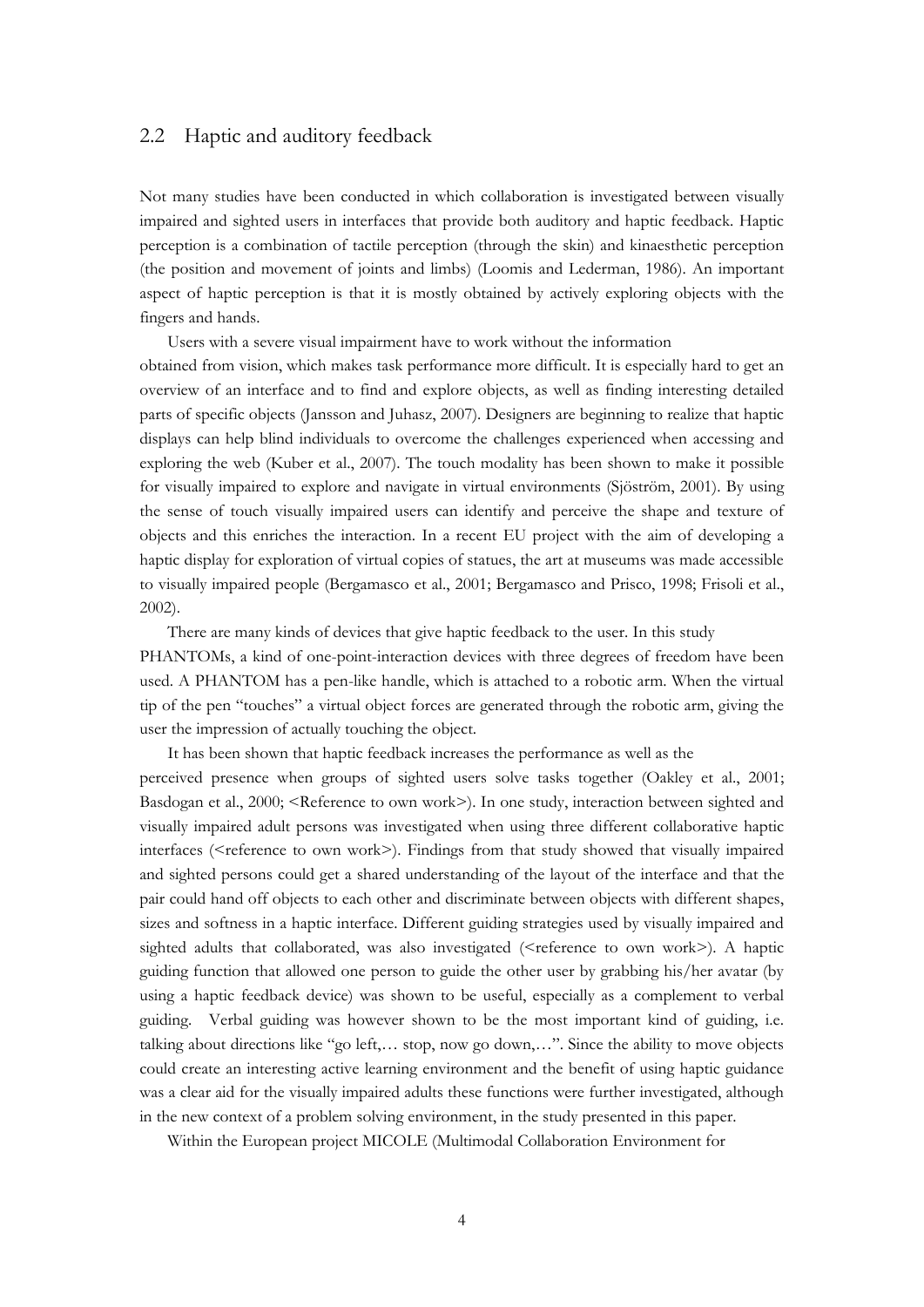Inclusion of Visually Impaired Children) several interfaces based on vision, touch and audio for collaboration between sighted and visually impaired children have been developed, although not all of them have been evaluated in a collaborative context. Examples of interfaces are active exploration of simple astronomical phenomena (Saarinen et al., 2005), exploration of electric circuits (Pietrzak et al., 2007) and an audio-haptic drawing application (Rassmus-Gröhn et al., 2006). In all these examples both haptic and audio feedback is given to provide a whole multimodal experience.

Although a number of projects have investigated how interaction in auditory interfaces can be provided to visually impaired users (Poll and Eggen, 1996; Kennel, 1996; Zhao et al., 2008), less attention has been paid to the impact of auditory feedback in combination with haptic feedback in a collaborative setting (apart from the work within the MICOLE project referenced above). Winberg and Hellström (2001) have developed an interface based solely on audio feedback. They invented a sound model that made it possible for blind users to play the popular game Towers of Hanoi. They used either three or four disks and each disk had a unique sound differing in pitch and timbre. The height of a particular disk was represented by the length of the sound and stereo panning was used to convey information about which peg a particular disk was on. The Towers of Hanoi application was tested with groups of sighted and blind adults (Winberg and Bowers, 2004). The sighted person used a visual interface and the blind the auditory interface described above. They had to take turn in moving the disks and they did not have access to each other's representations. Since all pairs managed to solve the game, this shows that it is possible to collaborate even if one of the users only had access to a sound interface.

An auditory and haptic interface in which a set of objects was represented in five different ways was evaluated with visually impaired adults in one study (Crommentuijn, 2006). It was shown that the design in which the user could "hold a virtual microphone" and move around until objects were found was the most efficient. From the results in these studies it can be concluded that information such as the location of objects and even the location and action of your partner in a collaborative haptic context could be represented and conveyed by auditory cues.

Wall and Brewster (2006) have also investigated how audio and haptic feedback in combination can be beneficial for visually impaired users by developing and evaluating haptic and audio bar charts. Results have indicated that visually impaired users can scan bar charts by using haptic feedback provided that there are enough reference points in the interface. Sound was also shown to be an aid searching for more detailed information, something that was also shown by Yu and Brewster (2003). The benefit of using audio feedback through earcons in combination with haptic feedback has also been highlighted in studies of crossmodal icons for mobile devices (Hoggan and Brewster, 2007), where it was also shown that it is possible to identify information given in one modality after being trained in another. Earcons are a kind of non-verbal audio icons that give the status of objects, operations or actions in an interface.

Less attention has been paid to the impact of auditory feedback in combination with haptic feedback in a collaborative setting between sighted and visually impaired users. In one study, the interaction between visually impaired pupils and their teachers was investigated regarding the effects of training handwriting using haptic and audio output to realize a teacher's pen input to the pupil (Plimmer et al., 2008). The researchers observed improvements in the character shapes drawn by especially the completely blind children.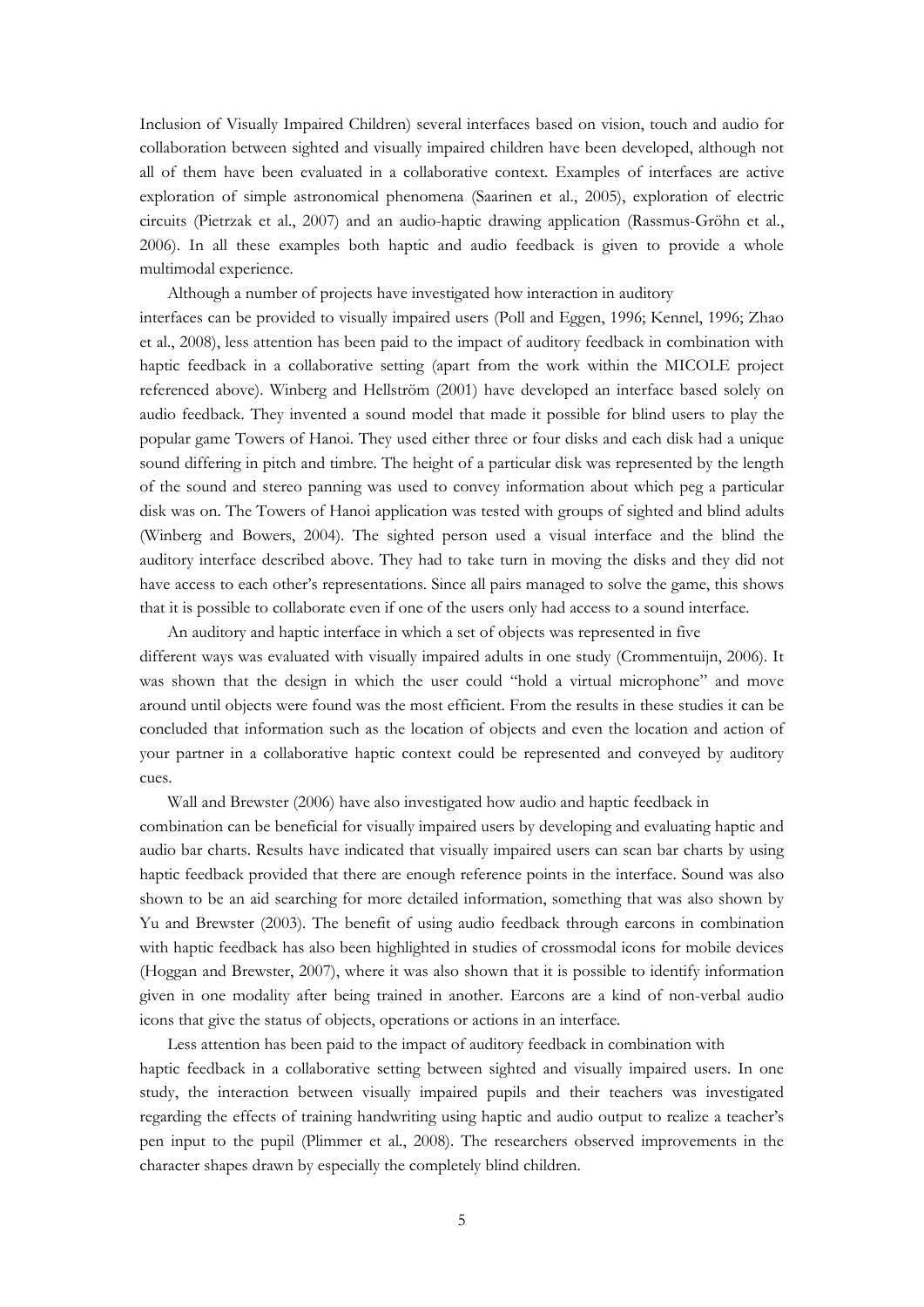The aim of the study presented in this paper is to fill a gap by focusing on collaboration between sighted and visually impaired people, as well as on interaction in a shared virtual environment that provides both visual, haptic and auditory information.

# 3. The study

A study of collaboration between sighted adults of which one in each pair was blindfolded has been conducted in order to investigate the joint actions in a haptic, auditory and visual interface.

#### 3.1 Participants

A total of 32 participants, in the age span of 25-35 years, took part in the study. The participants were divided into pairs, with one blindfolded and one sighted person in each. The person that was going to be blindfolded was randomly selected. To make sure collaboration was encouraged everyone who wanted to take part in the study got to choose a person they knew, to work with.

Visually impaired people were not recruited for this study, even though it would have been better than blindfolding sighted people. More participants were needed, than could be found in the target group consisting of visually impaired people. Visually impaired people's mental model of space may differ from that of blindfolded sighted people's and that has to be taken into account when generalising the results from this study. However, since a very similar application has been tested with groups of sighted and severely visually impaired (half of these congenitally blind) school children already (see <reference to own work>) it is possible to make a fairly good judgement of validity. The difference between this and the earlier study is that some usability issues have been fixed and that sound cues have been added. The results from the earlier study showed that visually impaired pupils could efficiently build a mental representation of the environment based on haptic feedback but that they had some difficulty in tracking changes e.g. if objects were moved. The hypothesis is that the audio cues in this study can solve that problem. Even though there might be a difference between visually impaired persons and blindfolded sighted persons regarding interpretation of 3D sounds we will still be able to draw important qualitative conclusions regarding the positive effects that the sound has.

### 3.2 Software and hardware

#### *3.2.1 The application*

The application investigated in this study is a three-dimensional haptic, auditory and visual virtual environment (figure 2-3). The scene is a room with walls and a floor that have different and discriminable textures applied to them that can be felt using a haptic device. The environment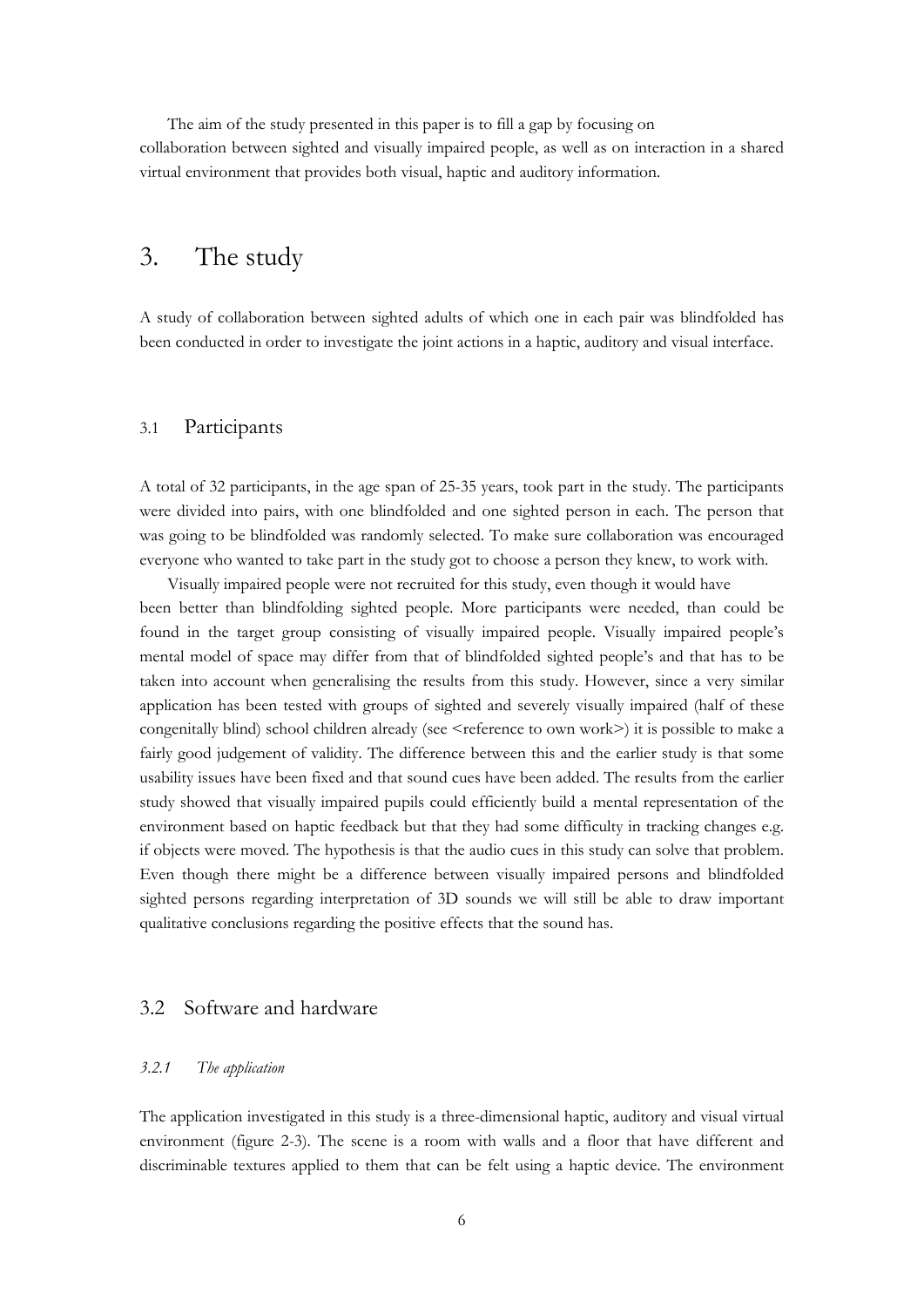contains a number of cubic and rectangular building blocks and their shape and surface friction can also be felt. In the environment the users are represented by a red and a blue sphere, respectively.

Apart from feeling and recognizing different geometrical shapes a user can also pick up and move around the objects by means of the PHANTOM. An object is grasped when a user pushes the phantom button when being in contact with the object and dropped when the user releases the button. If two users grasp the same object they feel each other's forces on it. For example, this enables a sighted user to guide a visually impaired (or blindfolded) one to a certain place. Since gravity is applied to all the objects the users feel the weight and inertia as they carry objects around.

Users can also feel and grasp each other's graphical representations in order to provide haptic navigational guidance. They can also "feel each others' proxies" by means of a small repelling force, applied whenever the users' graphical representations get in close distance to each other.

Two different versions of the application were used in this study. In the first version the haptic and visual interface described above was used. In the second one, four types of audio cues were implemented as a complement to the visual and haptic feedback given in the first version. The first type of sound cue, a *grip sound*, is heard every time one lifts an object. The second type is a kind of *touch down sound*, which is heard every time an object touches the floor. The third type is a *collision sound*, heard every time an object lands on top of another. The last type is a *contact sound*, which is heard every time a user pushes the button on the PHANTOM. This 3D contact sound is only heard relative to the blindfolded's avatar (no matter who pushes the button) making it possible for the blindfolded participant to locate the other user's position relative to his/her own position.

#### *3.2.2 Apparatus*

In the study, we used a Dell Precision PC with two dual core processors. Two PHANTOMs, one PHANTOM Desktop and one PHANTOM Omni, were connected serially to the computer. One ordinary computer screen, a keyboard to load assignments and a mouse to start the application were also connected. The Reachin API 4.1 software, as well as Visual Studio .NET 2003, are needed for the application to run. Stereo glasses were not used in this study and thus the sighted users were not provided depth perception. Camstudio was used for screen capturing during the experimental sessions.

### 3.3 Procedure

A between group design was used in the study comparing a visual/haptic/auditory and a visual/haptic interface. The test was divided into four parts; one demo session for the blindfolded participant, one training session for both participants, one group work session and one interview session. First of all, the researchers gave introductory information about the aim of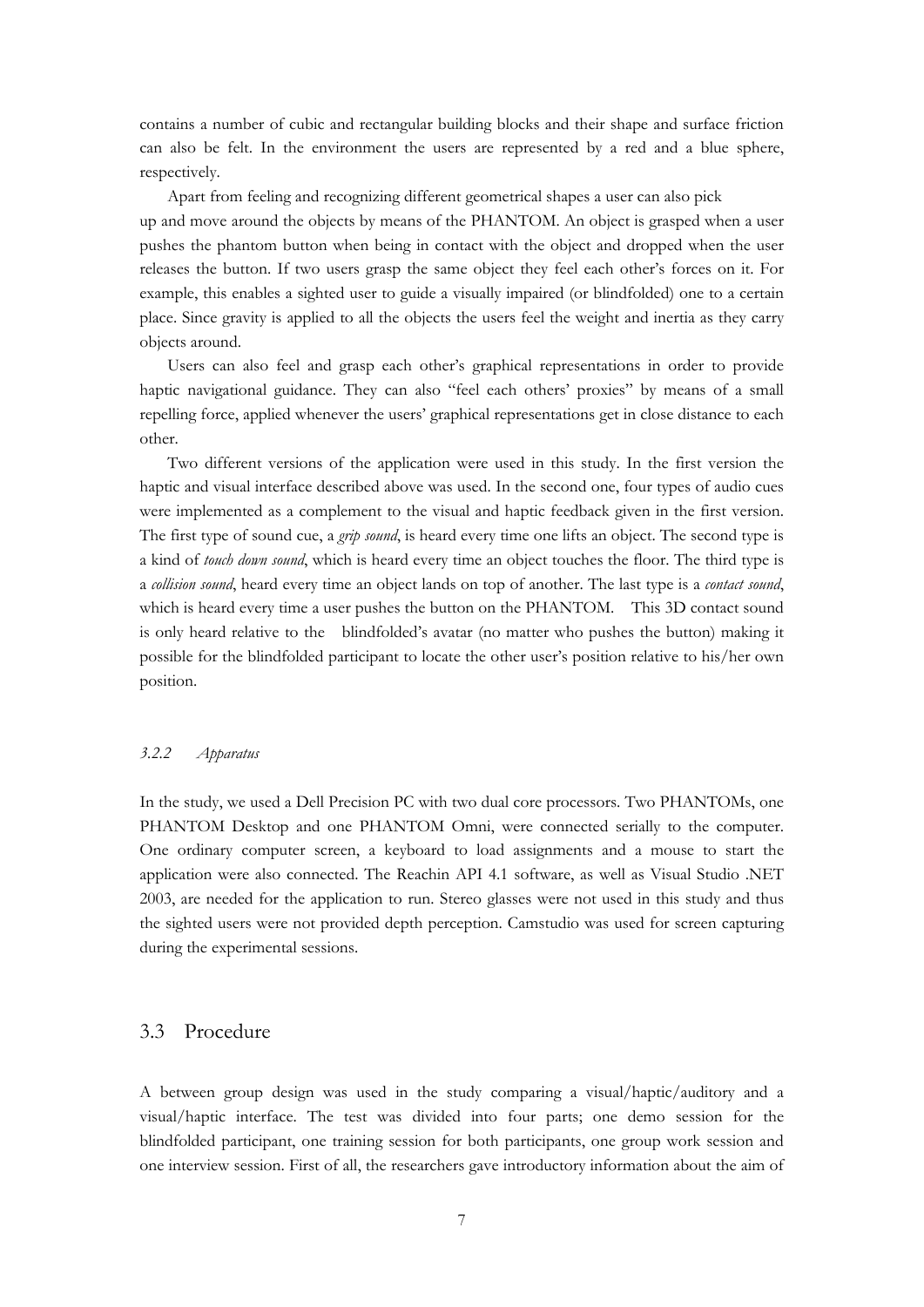the experiment, followed by instructions on how to use the haptic devices. The participant who was going to be blindfolded then got the opportunity to work with a demo program for some minutes, in which the user could feel different textures and surfaces applied to several cubes.

Next, the participants worked together in a training session in which they practiced how to feel the shape of a cube, how to navigate in the three-dimensional environment and how to grab a cube, lift it and hand it off to the other person in the group. The groups that were to use the visual/haptic/auditory interface were also presented with the different kinds of sound. We made sure, before the real tasks were loaded, that the participants felt comfortable with one being blindfolded and that they understood how they could interact with each other and with the objects in the virtual environment.

After the training session, which lasted for about 15 minutes, the participants solved two tasks, described in more detail in the next section. The groups were randomly assigned to either the visual/haptic/auditory or the visual/haptic interface. The blindfolded participant used the PHANTOM Desktop that has better resolution and the sighted one used the PHANTOM Omni. The setup used in the training session and during the experimental tasks is shown in figure 1.



*Fig. 1. Experimental setup. The two participants (the one closest to the camera is blindfolede) are seen holding one PHANTOM device each.* 

When the tasks were completed the pairs of participants were interviewed together.

The interview was semi structured and lasted for about 20 minutes. The interview questions aimed at exploring the participants' thoughts about usability aspects regarding haptic and audio feedback. Among other things the focus was on what kind of sound cues the participants in the haptic only group would like and if the participants in the audio groups could make use of the audio cues implemented. Questions about common ground, awareness and social presence were also asked to give more insight in how audio might affect these aspects.

# 3.4 Tasks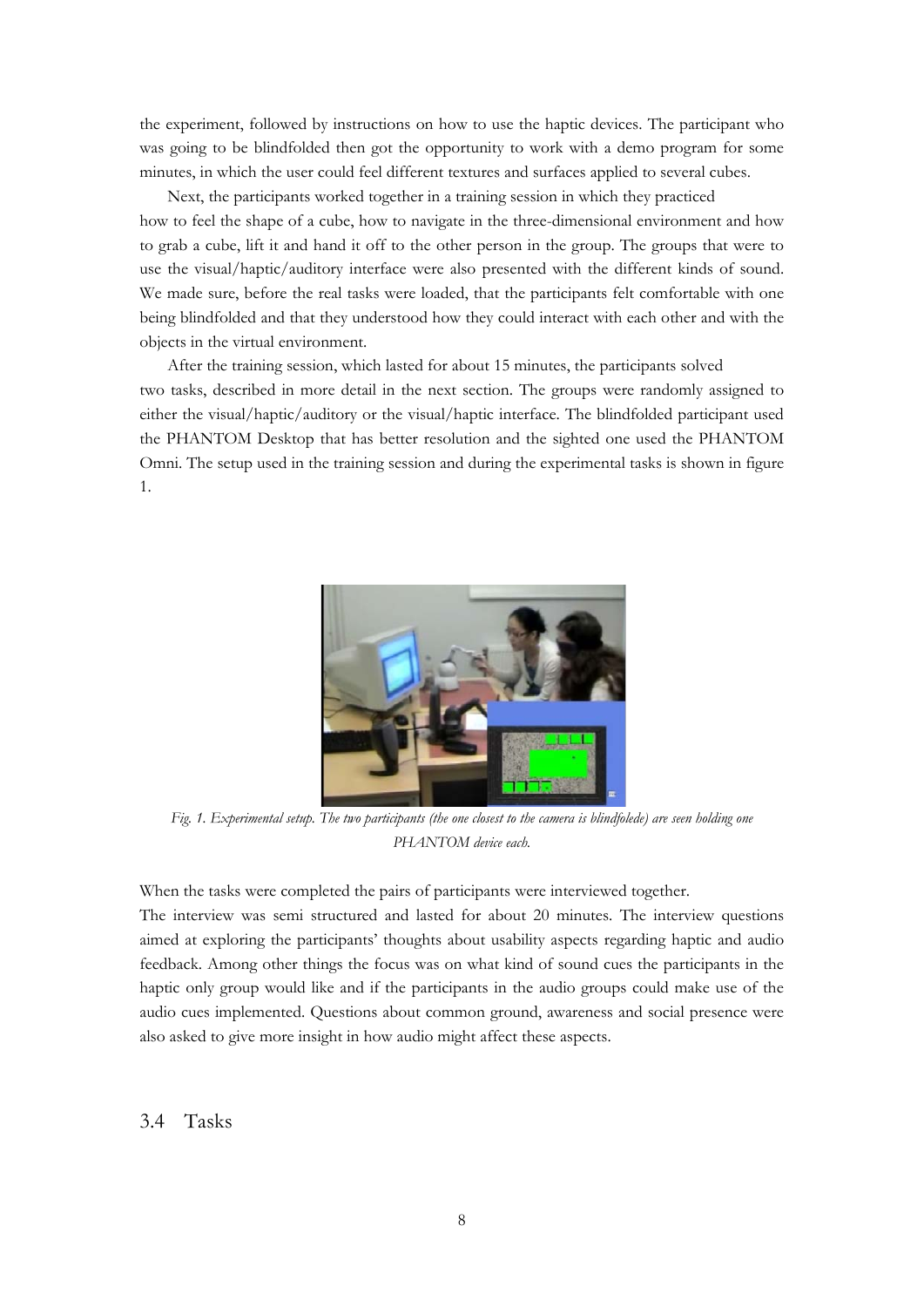During the test session the participants solved two tasks in the virtual environments collaboratively.

Task 1.

*In this assignment eight cubes of size 2x2 cm2 are placed on the floor, four at the bottom left and four at the upper right side of the room respectively. In the middle of the room there is also a large board with a size of 12x6 cm2. Your assignment is to build a table. The task has been solved when the board has been positioned 4 cm above floor level. The table legs should be at the respective corners of the table so as to give a good-looking impression. Before you start to solve this task you have to decide who is responsible for which group of cubes, you only have the right to touch your own cubes.* 

Figure 2 shows a screen shot of this assignment.



*Fig. 2 The table building assignment right after startup.* 

# Task 2.

*On the floor there are now seven building blocks of different sizes. Three of these are cubes with volume 8 cm3 and the other types of objects have volumes of 8 cm3 or 12 cm3 respectively. None of the objects can be turned. Your assignment is to build a cube with volume 64 cm3 by using all of the building blocks.* 

Figure 3 shows the assignment right after it has been loaded.

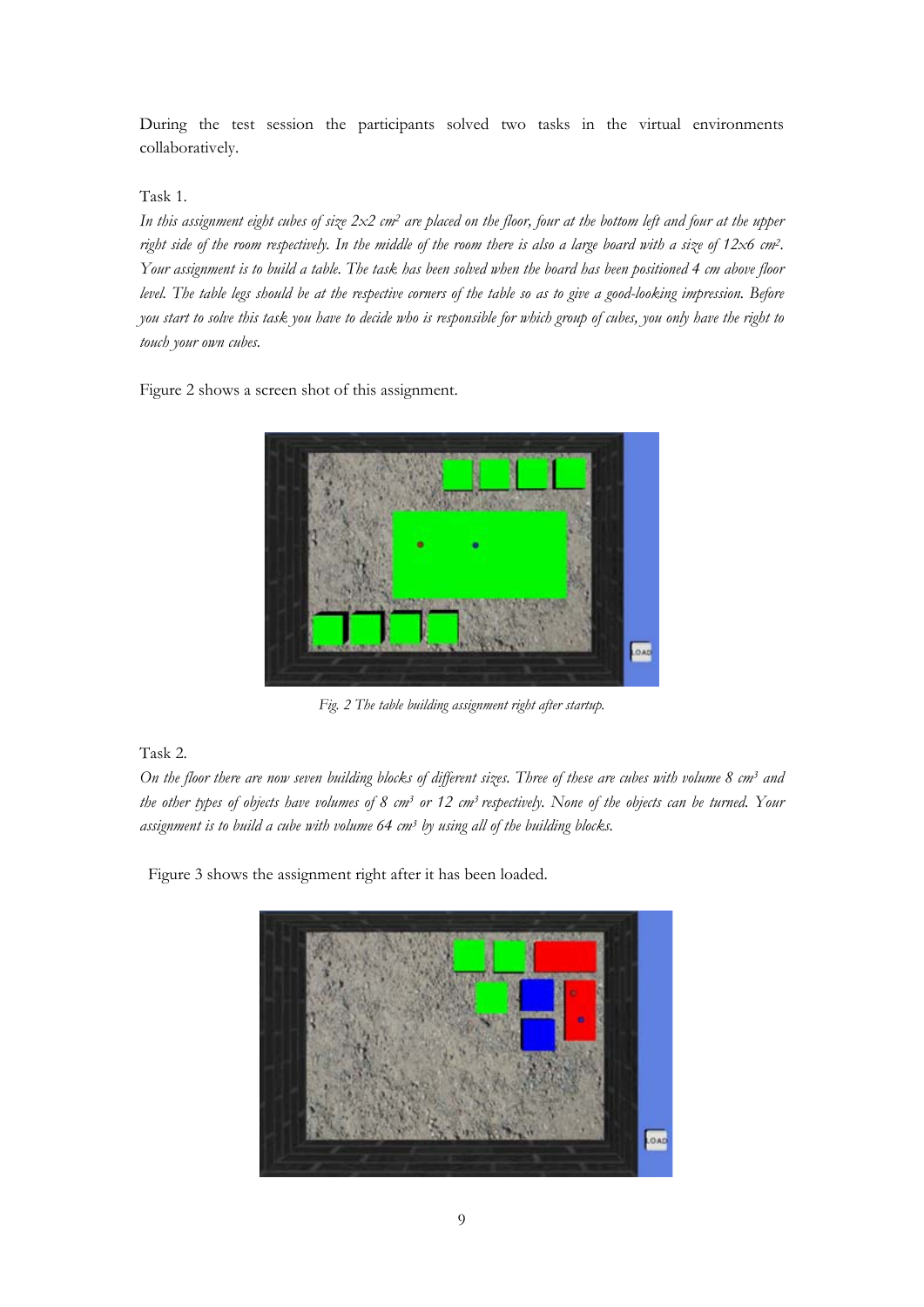*Fig. 3 The cube building assignment right after startup.*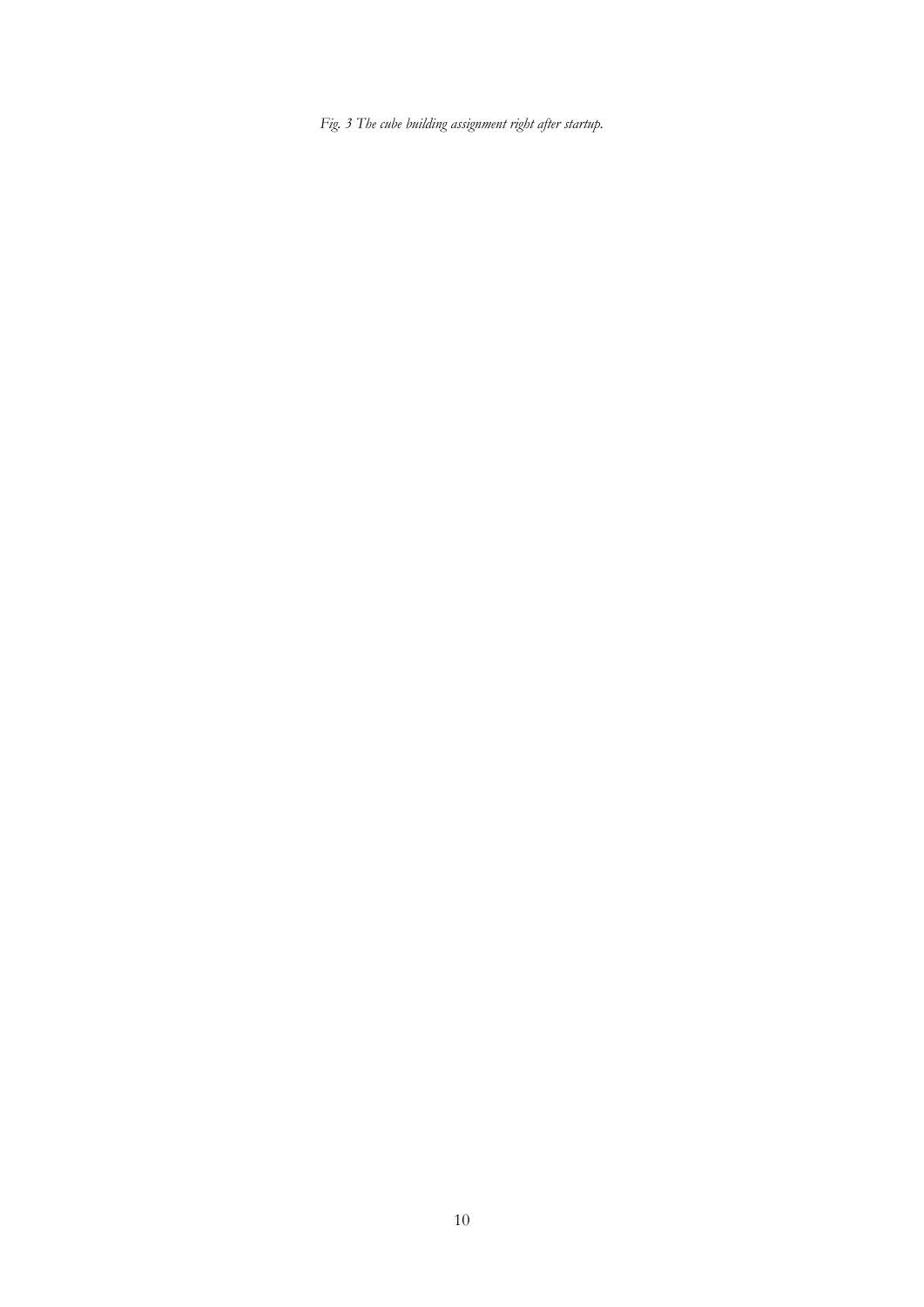# 4. Analysis

A video analysis was performed of the video-recordings from the test sessions in this study. The observation technique was explorative and we were open-minded about which categories to use, because the situation investigated in this study was novel. Thus, the observation of the video recordings of test sessions as well as the analyses of the interview data was not guided by fixed categories. The categories identified as interesting during the analyses however, were the following. Note that the result sections will not be strictly structured according to these categories as certain categories are subcategories of others and also depend on each other in different ways.

- Usability; the effectiveness of the system and the ease of use of the different functions provided
- Common ground; in what ways the collaborating partners was shown to share the same understanding of the task, the layout of the workspace and the objects in it. The use of grounding strategies, such as deictic references, was of outmost interest here as well as the haptic and audio feedback's influence on the dialogue.
- Awareness; in what ways the blindfolded participant understood changes in the interface made by him/herself and the sighted peer. Special focus is placed on how sound and haptic feedback respectively can aid the blindfolded participant in getting an overall picture of what is currently happening in the interface
- Guidance; this is a kind of grounding strategy that is especially important since many of the functions implemented in the application give the ability of providing haptic and auditory guidance, e.g by using deictic referencing.
- Social presence; if the participants feel that they are together in the interface trying to solve a task together. Special focus is again placed on how haptic and audio feedback respectively can create this feeling.
- Modality; how haptic and audio feedback respectively aided the collaboration. This category includes everything that differentiates between the haptic and audio feedback.

The video recordings of the interaction in the shared virtual environment were analyzed. The verbal communication was transcribed and the behaviour was annotated. Annotations were made for each evaluation session describing the users' interaction with the interface and with each other for each group respectively. Everything was done using the video analysis software Transana. Each piece of data was categorized (piece of data was dialogues or description of events). The data, which were first sorted by time, were then sorted into the different categories as a way to ease comparison between the different categories for the different groups and test conditions. Each piece of data was then divided into findings that were unique for audio groups, unique for haptic only groups or general. The data from the different categories were then compared in order to derive general as well as unique findings. In a last iteration we extracted particular dialogue examples as a way to illustrate our findings.

The interviews were transcribed in their entirety. Annotations were made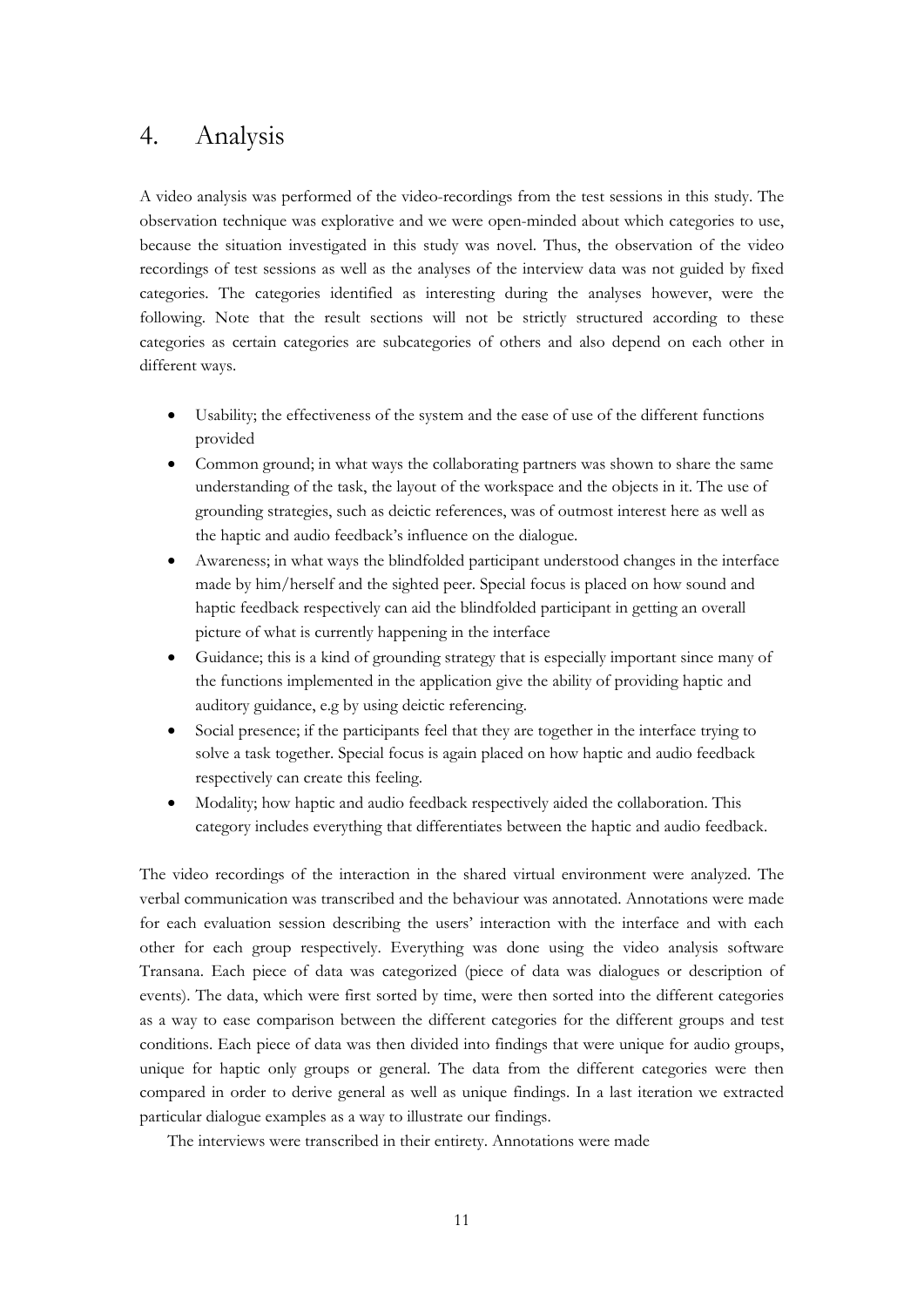for each meaningful unit of the data material. The data was analyzed in this way for each group. Finally, the results from all groups were compared in order to obtain general findings and interesting patterns in the results as well as unique but yet informative findings.

# 5. Results from observations of video recordings

In this section we will present and elaborate on the important findings derived from the qualitative analyses of the video recordings from the experiment. We will not only focus on differences between the two conditions visual/haptic/audio and visual/haptic respectively but also on other interesting findings such as grounding strategies and ways of giving guidance. In the dialogue examples, the sighted participant will be denoted *S* and the blindfolded *B*. The observations, analysis and results are thus solely based on qualitative data. Quantitative results from the study are presented and discussed in another article, (<reference to own work>).

The result section will start with a general discussion about different usability aspects and will thus address the usability category. We will next consider common ground, "the shared understanding of the workspace", and in that part of the result section we will also address the categories guidance and social presence. Last, we address the awareness category under the title "the shared understanding of the workflow". The shared understanding of the workflow was one of the most important aspects of awareness in our current study. Since the category modality, concerns all other categories the results regarding that category will be covered throughout the result section.

### 5.1 Aspects of usability

Generally, across both experiment conditions, the blindfolded had no problem in using the haptic equipment. Evidently it was also easy to feel things and to distinguish between objects and their textures and heights. The sighted participants had a harder time using their equipment, much due to the PHANTOM Omni having much lower resolution and update frequency than the PHANTOM Desktop, used by the blindfolded participants. However the difference between the equipments gave the blindfolded participant an interesting advantage – he/she could feel details like height differences much easier. Example 1 below, illustrates a typical situation, taken from an audio group. The blindfolded participant is currently on one of the cubes.

Example 1:

| S: | Can you feel how big they are?                                                         |
|----|----------------------------------------------------------------------------------------|
|    | [Blindfolded moves around the cube for a while]                                        |
| B: | These might be $2x2x2$                                                                 |
| S: | Yeah, I guess so. but it seems we have five of these $2x2x2$ actually, but they are in |
|    | two different colours, green and blue, so there has to be some difference between      |
|    | them                                                                                   |
|    |                                                                                        |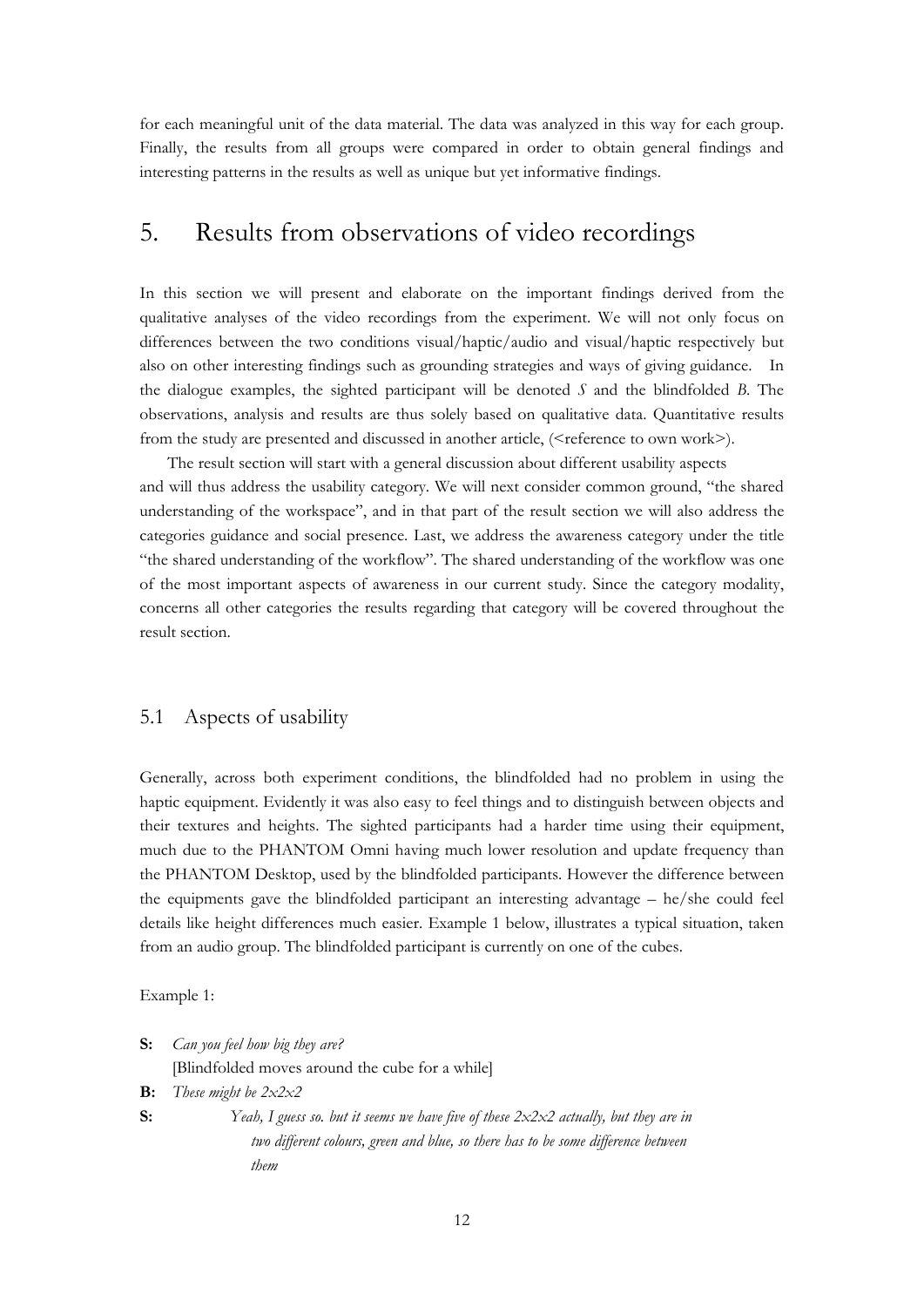|                | [Sighted feels on both the cube and a tall block, but is not successful]           |
|----------------|------------------------------------------------------------------------------------|
| $\mathbf{B}$ : | The blue blocks, where are they?                                                   |
|                | [Blindfolded was guided to one of the tall blocks and moves up and down on it      |
|                | for a while                                                                        |
| S:             | W hat is the difference?                                                           |
| B:             | The height is more on this one                                                     |
| S:             | It's high?                                                                         |
| B:             | Yeah it's longer                                                                   |
| S:             | Ok, it's higher, then the blue one should be the $2x2x3$ . So what we have is like |
|                | two of the $2x2x3$ and three of the volume of 8, so they are cubic which means     |
|                | $2x2x2$ and  did you get to feel any of the bigger ones?                           |
|                | [They now move on discussing the long blocks and their orientations]               |

In our setting, described earlier the sighted was watching an ordinary, upstanding, computer screen. This means that the sighted saw the blindfolded's avatar moving up and down on the screen as the blindfolded moved backward and forward on the floor level. Thus they had different perspectives; the sighted participant saw the floor in front of him while the blindfolded felt the floor when she pushed from above. This issue was a bit troubling for some pairs in the beginning but they all adapted to it quite quickly.

The functions we referred to above as the haptical guiding functions were used in most groups, some used them more than others. It was easy and fruitful for most groups to hold on to the same cube. Grasping the other person's proxy was harder however, due to the fact that the forces applied to the respective haptic devices were a little too high. When using that function the devices were often shaking. When the participants managed to use this function however, it was shown to be a great aid. By using haptic guiding either by holding on to the same object or holding on to the other's proxy, users could focus more on the actual task and less on verbal guiding. From the observation analyses it was obvious that all users understood how to use these functions and that they understood, due to the haptic feedback, that they "were in contact" or held the same object.

#### *5.1.1 The audio feedback*

Generally all participants in our audio groups used at least some of the audio cues to communicate with each other or acquire awareness of changes. We can conclude from the observations that they were easily understood and that they could be used in the intended way. We will describe how the participants used these audio cues in a later section.

Although the sound was 3D we noticed that it was hard to hear front/back and up/down. For example, when they used the contact sound the blindfolded could position her/himself correctly in the left/right direction but additional verbal feedback was needed to guide in the other directions. However, this shortcoming did not seem to disturb the collaboration that much and the contact sound was still widely used.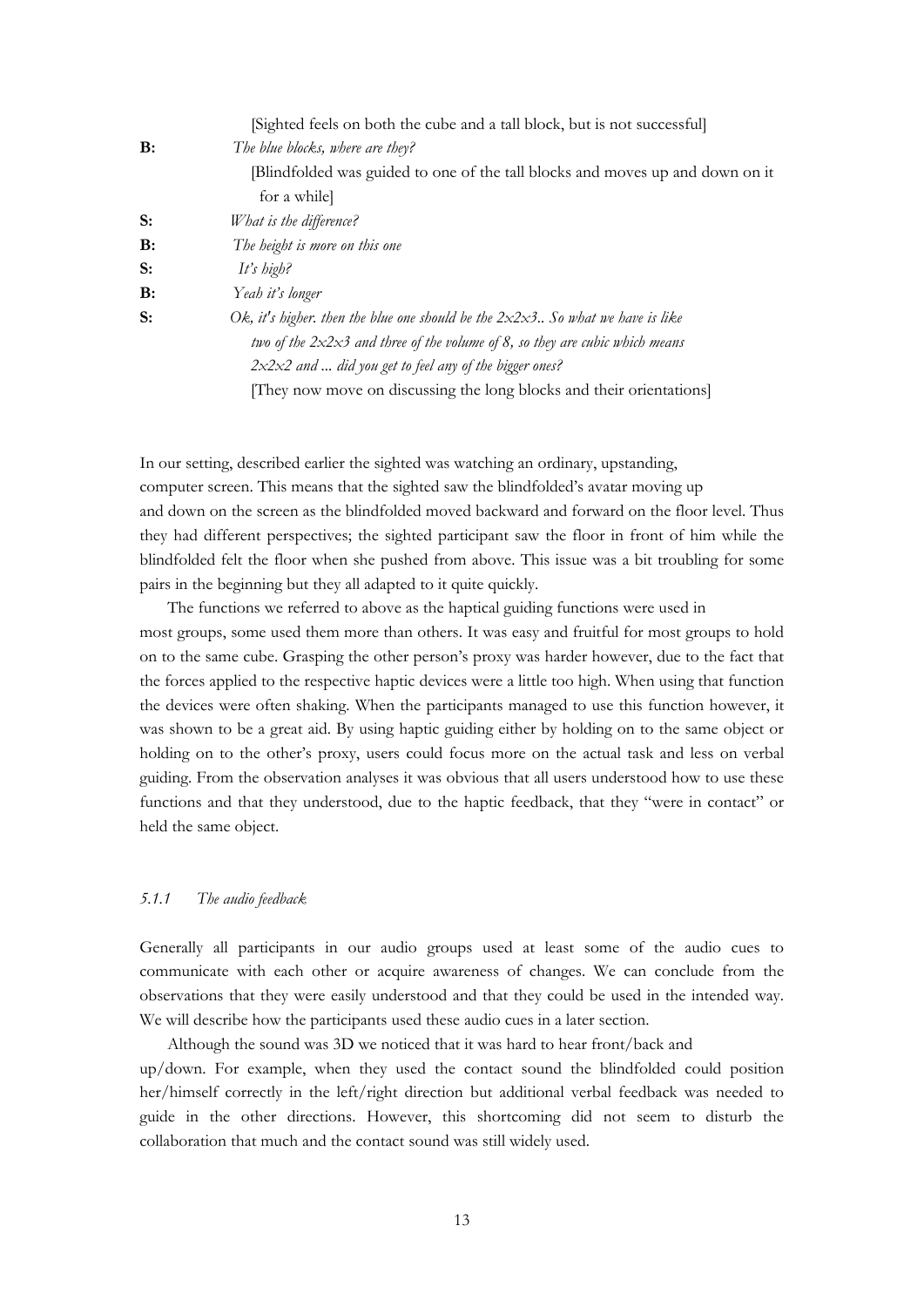# 5.2 Shared understanding of workspace

Generally, the participants in a group seemed to share an accurate view of the interface with the objects in it, regardless of whether there was sound present or not. The following dialogue should serve as a good example:

#### Example 2:

- **B:** *Can you try like,.. you have one that is 3 high, and then,.. well, one of these 4 long you have that one in the bottom and you put one that is 2 high on top of that and then…*  [S places a cube (2-high) a tall block (4-long)]
- **B: …***to the side of that you put the one that is…*
- **S:** *3*
- **B:** *"..3.. and then you put the one that is 4 on top of it*  [S moves everything into place] [They then move on to form the final result]

The participants in this particular group shared a common view about the different objects and how the different dimensions would add up. Actually, the blindfolded was the one solving the assignment. This was actually the case for almost half of the groups, something that says a lot about the accuracy of the shared view of the environment. The participants were often highly engaged in discussions about dimension and how different blocks could go together. As stated earlier, these discussions are mostly based on what the blindfolded feels for the moment.

#### *5.2.1 Grounding strategies*

The groups used different grounding strategies in attempts to reach a shared understanding of the workspace's layout and the objects in it. These strategies did not seem to be affected by the experiment condition. Almost every group started out, in both assignments, by going through each object haptically while discussing them. Example 1 above is a typical example.

Example 3 also illustrates this:

- **S:** *I'm just trying to find out which blocks are the highest...* [S feels around and ends up on a high block]
- **S:** *… yes, the blue ones are highest*
- **B:** *Ok*
- **S:** *and the other one..*

[B moves around and ends up on a long block]

- **S:** *there are two... you're at a red one now..*
- **B:** *That one?*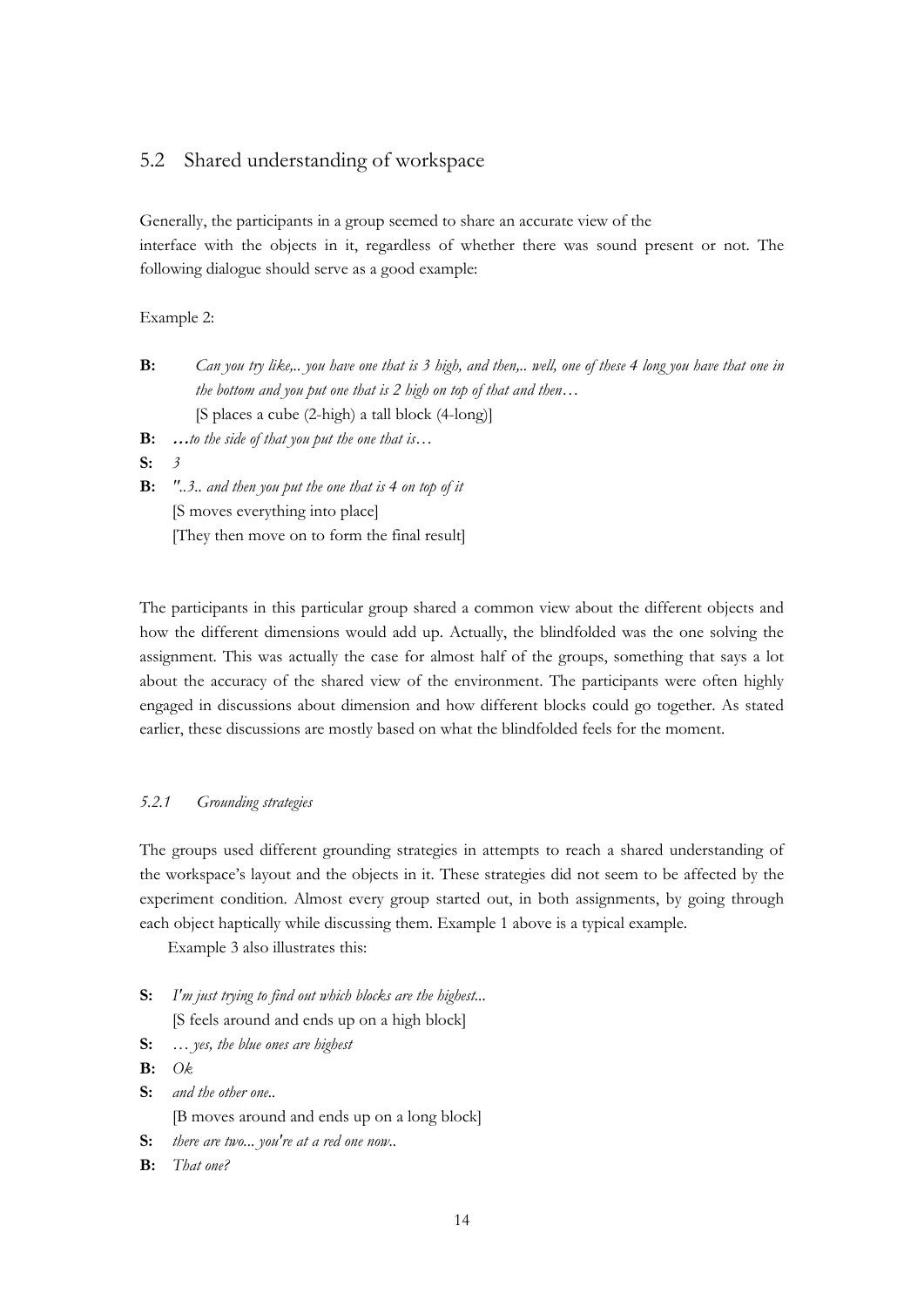[He points repeatedly to the long block to clarify] [He then moves along the long and short edges, respectively]

**B:** *quite short.. quite long*

**S:** *Yes, and the height..* 

[B moves up on the box and down again a few times]

- **B:** *short!*
- **S:** *Yes, the low ones... The other one is.. no, up in the corner*  [B navigates to the forward right corner]
- **S:** *There it is*

**B:** *Ok*

- **S:** *This is the other way..*
- **B:** *Yes, turned 90 degrees left,.. ok*

It is interesting to consider how the haptic feedback is utilized during grounding. As can be seen in the above example the blindfolded uses the haptic feedback to point out the object he thinks they are talking about. He does so by touching the object repeatedly from above. The touch modality makes it possible to establish a common frame of reference in a rather straightforward way. Without the haptic feedback this grounding dialogue would probably have been much longer. You can also see from the above example that the sighted talks about what the blindfolded currently feels – the haptic feedback makes it possible to focus on a particular object at hand, something that is very important when grounding. It is also clear, from the above example, that the use of deixis is made possible thanks to the haptic feedback: The sighted refers to "this" a number of times. This also says something about how the haptic feedback influences the feeling of social presence. As the blindfolded feels on the objects the sighted describes them, like they were actually there together wondering around in the room. Last, example two shows how one can refer to boxes. This particular group referred to the objects by their colour, but the most usual way was to use the dimensions like in example 1 above.

A few groups used a different, but yet interesting grounding strategy. The sighted participants arranged the different types of blocks in the second task so they were lying side by side. In this way the blindfolded could easily feel the height relations.

The most common way of maintaining a common frame of reference and a shared view of the interface was to ask questions. The blindfolded repeatedly asked questions about what was currently felt or what had been built so far. Sometimes the sighted also asked clarifying questions like "Do you feel the floor?" The participants often reverted back to discussions about the different dimensions and the blindfolded was, especially in the second task, often guided around what had been built so far.

### *5.2.2 Guiding strategies*

The participants in the audio groups could communicate in three ways; verbally, haptically and with audio. The other groups could only communicate verbally and haptically. Verbal communication was by far the most utilized form of communication, especially in the beginning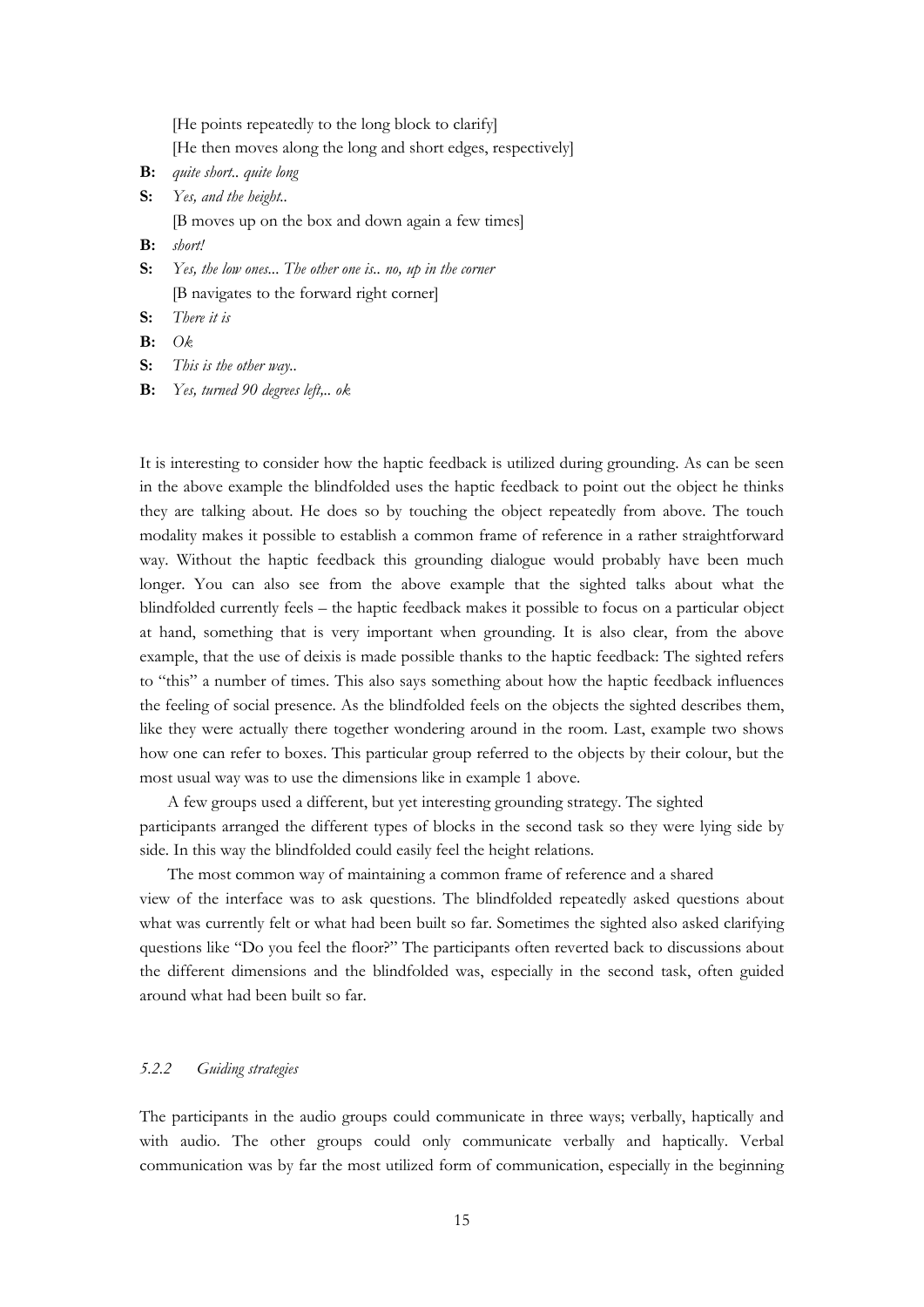of the tasks when the participants had to establish a common view of the interface and the overall situation. The haptic feedback was a good complement to the verbal communication as discussed earlier. Audio can also be used as a means of communication, e.g. by using the contact sound to indicate one's own position.

#### **5.2.2.1 Verbal guidance**

The following dialogue shows a very typical example of verbal guidance. Here the blindfolded participant is guided when attempting to place one of the long blocks in the soon to be cube.

Example 4:

- **S:** *Ok, right,.. right, right,.. left,.. feel, .. you can feel the corner*  [B moves to the upper right corner]
- **S:** *... and then go to the left a bit.. stop!.. down.. left, left,.. down,.. go down till you feel the ground.. and then go forward until you feel the wall…* 
	- [B moves the block to the upper wall, sliding it on the floor]
- **S:** *... and right until you feel the boxes,... so, yeah,... let go*

As can be seen in example 4 verbal guidance works, but it can be quite cumbersome. In this group the participants made use of the direction words right, left, up and down (up and down meaning forward and backward in the room respectively). Other groups used points of the compass and some used forward/backward instead of up/down. The important thing here is that every group managed to establish a common frame of reference regarding direction words.

As can also be seen in the above example the participants often refer to interface elements like "the floor", "the wall", "the corner" and so on. This guiding strategy was also utilized in most of the groups and of course referring to interface elements makes the collaboration a whole lot easier. Obviously, using this strategy for guiding would not work without the haptic feedback – the sighted can not refer to the interface elements like in the above example if the blindfolded can not feel them.

#### **5.2.2.2 Haptic guidance**

There were two types of haptical guiding functions introduced to the participants in the training task. One could either hold on to the same cube or grasp the other person's avatar. The former way of giving haptic guidance was the one most widely used. In almost every group the participants placed the board together to complete the first assignment. This was not necessary, of course, but it was a way of involving the blindfolded participant in each step of the solving process. In the second assignment the participants placed at least some blocks together in most of the groups. Again, this was an easy way of involving the blindfolded in the work process. As we saw in example 4 verbal guidance could be very cumbersome. If there were no way of guiding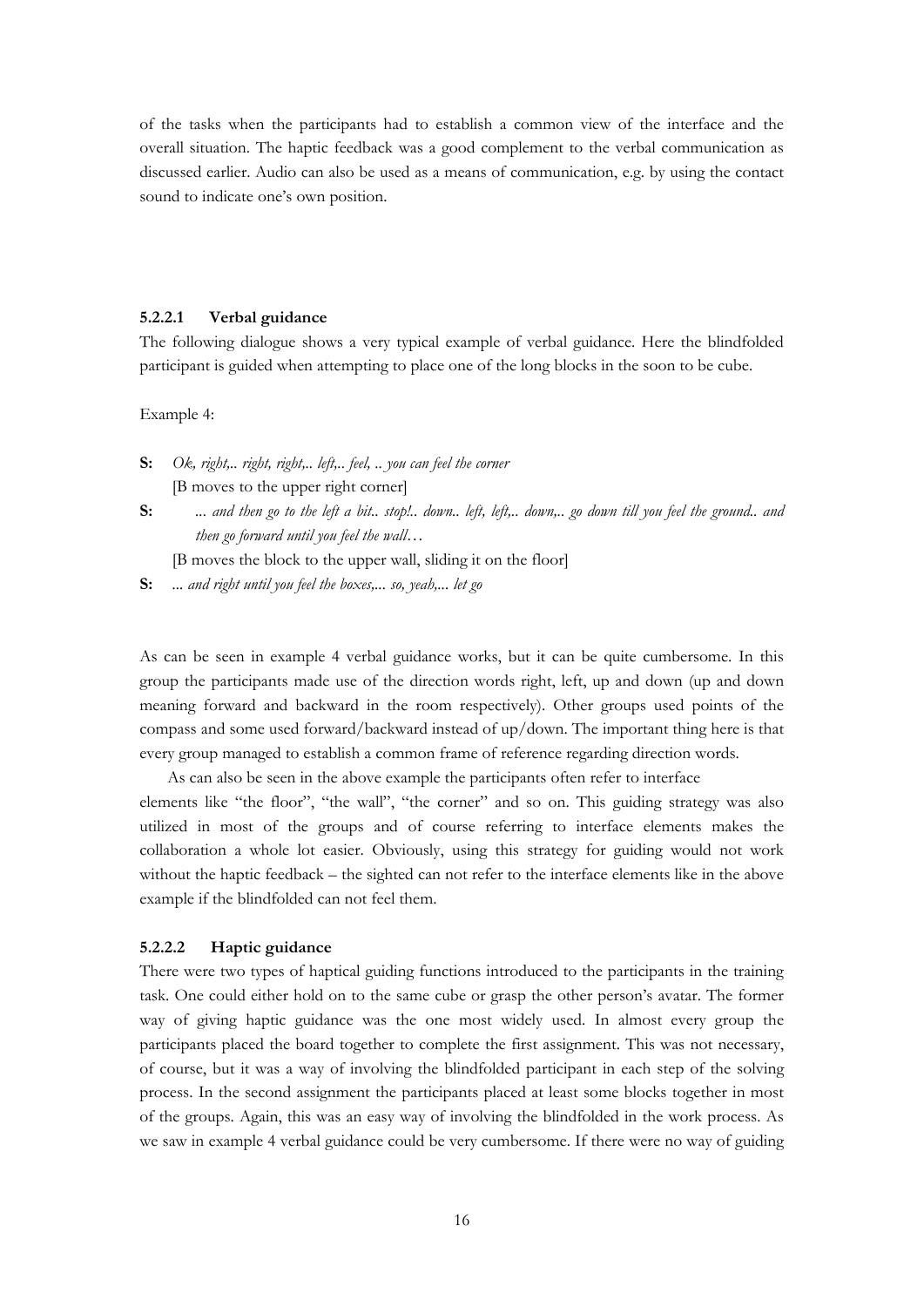or communicating haptically solving tasks together would be much harder. In that case the sighted could be tempted to do everything by himself.

The second function, grasping the other's avatar, was used by only a few groups. This was much due to this function being unstable. However, example 5 below highlights the true potential in this kind of guiding function. In the example the sighted participant had just built an L-shape consisting of two long blocks. He had also placed some other blocks close to the L-shape.

Example 5:

[S grabs B's avatar] [He drags B to the beginning of the L-shape]

**S:** *Now, here we have an L-shape..*  [S drags B to the top of the shape]

**S:** *… this is the top.* 

[S now drags B back and forth on the L-shape's

north-southern part a few times]

[He then drags B to the east, until the shape ends]

**S:** *Ok, and this is the bottom right... and then we have this cube that is taller than the others*  [He drags B up and down on a tall block placed beside the L]

**S:** *We have another one just like it*

As this example illustrates one can actually show things in a very physical way, by grabbing the other person. This means of communicating haptically conveys a lot of information, which does not need to be spelled out verbally. This way of communicating or guiding also increases the feeling of social presence when using the interface.

Apart from using the methods described above some groups invented their own ways of utilizing the haptic modality for guiding purposes. For example, in one of the groups the sighted pushed the blindfolded's cube with one of his own cubes in the first assignment. This was a way of giving guidance without actually touching the blindfolded's cube directly which was not allowed in this task. Again, the haptic feedback was used to communicate direction information. In another group the sighted participant held her avatar in the "air" to create a physical stop, helping the blindfolded to put the table legs at appropriate places. These examples show how one can use haptic feedback in order to communicate information in these kinds of interfaces.

#### **5.2.2.3 Guiding with sound**

The contact sound was used regularly as a way of communicating in at least half of our

sound groups. Despite the fact that it only worked well in the left/right direction this sound turned out to be a great aid when communicating information. One of the groups actually used it more often than verbal guiding. The sighted participant in this group used verbal guiding as a complement to the sound or when the sound did not work (like in the forward/backward direction). If we look at example 4 again we can see that a big part of the dialogue could probably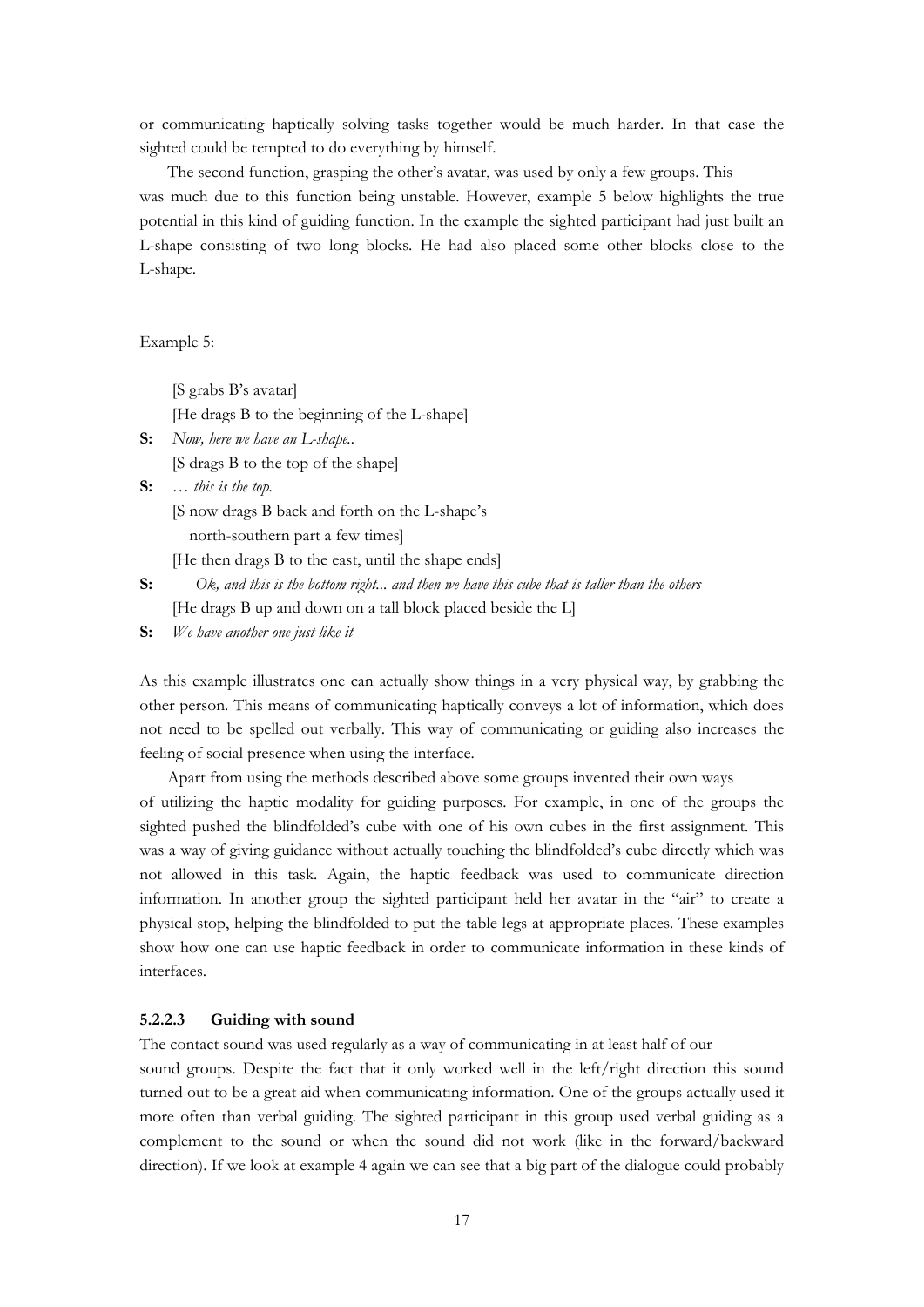be replaced by some uses of the contact sound. Example 6 below shows how the contact sound was used.

Example 6:

- **S:** *Pick up a new cube*  [B locates a cube on her own] **B:** *That one?*
- 
- **S:** *Yeah...And then you can move here...*  [S uses sound to show the way] [B navigates to a place slightly above the intended one]
- **S:** *Ok, down a bit..., down..., stop* [B releases]
- **S:** *You can try to pick up the cube that's here...* [S uses the contact sound again] [B navigates to the exact place in a few seconds]

As can be seen in example 6 the contact sound conveys a lot of valuable information that otherwise had to be given verbally. As could be concluded from the observations, the blindfolded participants were guided more often in the sound groups. This is probably because the sound cue decreases the work-load on the person who has to guide. Thus, the way of giving guidance and the work-load on the one who has to guide is affected by the addition of a sound cue. That the sound affects the dialogue in a subtle but yet interesting way is also made clear.

It is also interesting to consider the use of deixis, like "come here" and "the cube that's here", in the above example. The sound can also be used, with some limitations, to point in the interface and as an aid when discussing different objects. The sighted can use the sound and the blindfolded his avatar as a pointing device. In this respect the sound also makes a positive contribution to the feeling of social presence, since the sound, as well as the haptic feedback, make it easier to focus on and discuss different parts of the interface together

# 5.3 Understanding the workflow

When it comes to awareness aspects the results show that audio cues give a positive contribution. These kinds of cues can inform a person that something is changing and make the blindfolded participant aware of work in progress. Results also show that it is possible for the blindfolded participant to obtain a good understanding of the workflow – the blindfolded knows where the objects are and what to do with them and understands the status of the work.

#### *5.3.1 The significance of audio feedback*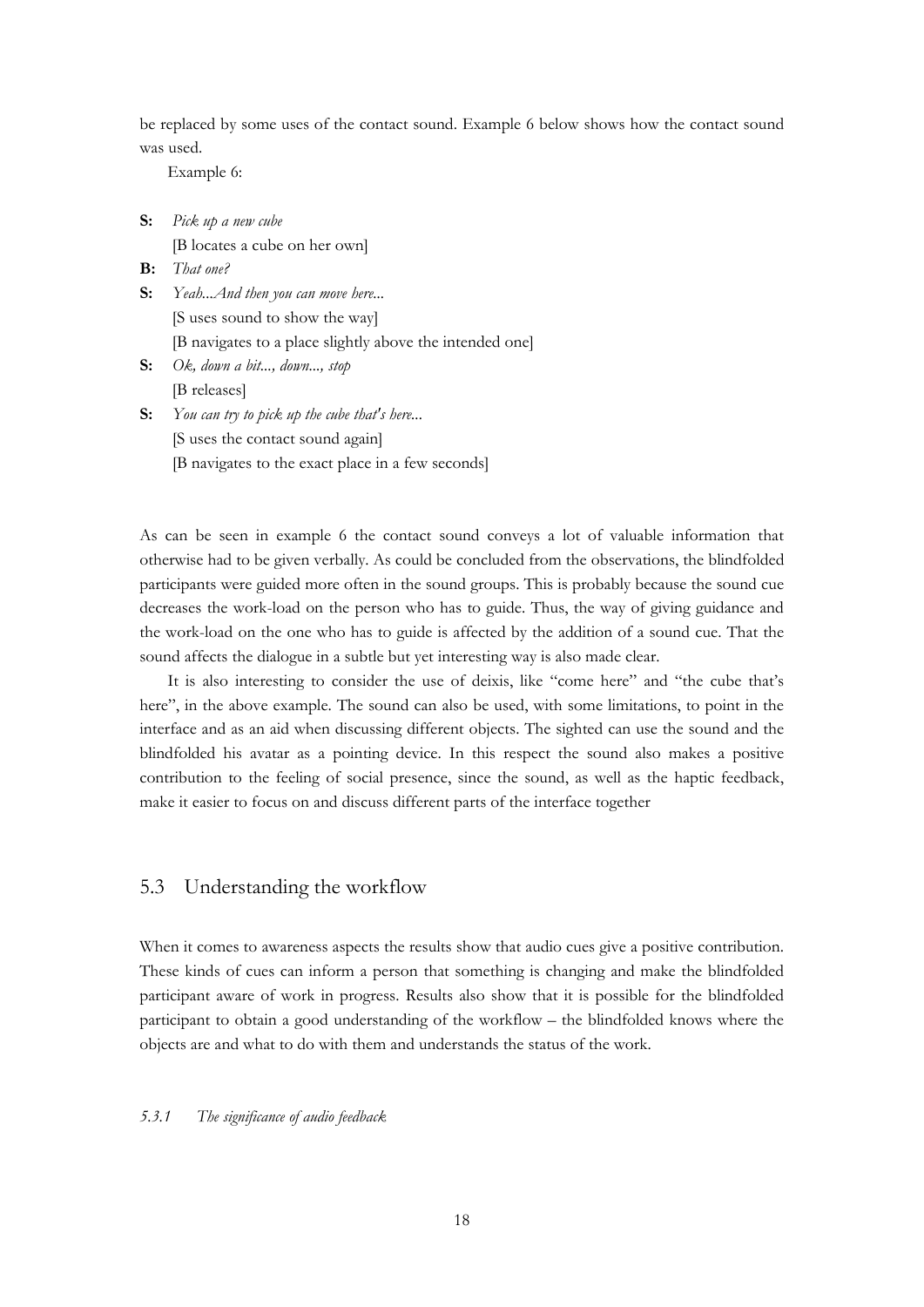The haptic feedback can be used to track changes while feeling around on the floor – one can feel if something has been moved or is showing up at a new place. The blindfolded participant then need, however, to constantly explore the whole work-space, something that became evident when studying the groups who did not have access to audio feedback. In the audio groups, however, the sounds instantly inform the blindfolded participants if something has been moved. They do not need to explore actively to find out if something changed if they get audio cues and they are always aware of the fact that work is in progress. Interestingly enough, one of the blindfolded participants in a sound group felt a little anxious when she had not heard anything for a while, and she asked her peer "So, what's happening now?". It had been silent for a while because the sighted was just looking at the situation without moving anything. In the groups without audio questions like "Have we started?" and "Are you doing anything?" were frequent, indicating that the blindfolded was unaware of that work was in progress.

Another advantage of audio cues is that they give the blindfolded participants a confirmation of what they are doing themselves. It was clear from our observations that the force feedback generated when lifting an object did not give enough information to the blindfolded participant. The same could be said about the dropping of a cube. In our haptic only groups, questions like "Did I drop it?" and "Did I pick it up?" were frequent. Obviously, the touch feedback was not enough to confirm the actions. These kind of questions were never asked in the audio groups. The sound was enough confirmation of that the blindfolded participants did what they intended to do. It would definitely be possible to do things without audio feedback, but the sense of control would probably be affected in a negative way. Example 7 below shows yet another advantage of the collision sound.

Example 7:

 [B accidentally drops the cube she is holding] [The collision sound is heard]

**B:** *Oh, I dropped it now* 

**S:** *Yes, you can pick it again if you feel it*  [B picks up the cube again]

In the above example the collision sound informed the blindfolded about the cube being accidentally dropped. She did not have to wait for the sighted to point this out. In some of the haptic only groups, however, it took quite a while for the sighted to realize that a cube actually did not follow the blindfolded's avatar. In one case the blindfolded dropped a cube several times in a row without noticing it. Each and every time he had to wait for the sighted to tell him that the cube was dropped.

The difference between touch down sounds did also convey valuable information, despite the fact that they were pretty similar. This is illustrated in example 8, where the blindfolded is placing a cube on another cube to build a leg.

Example 8: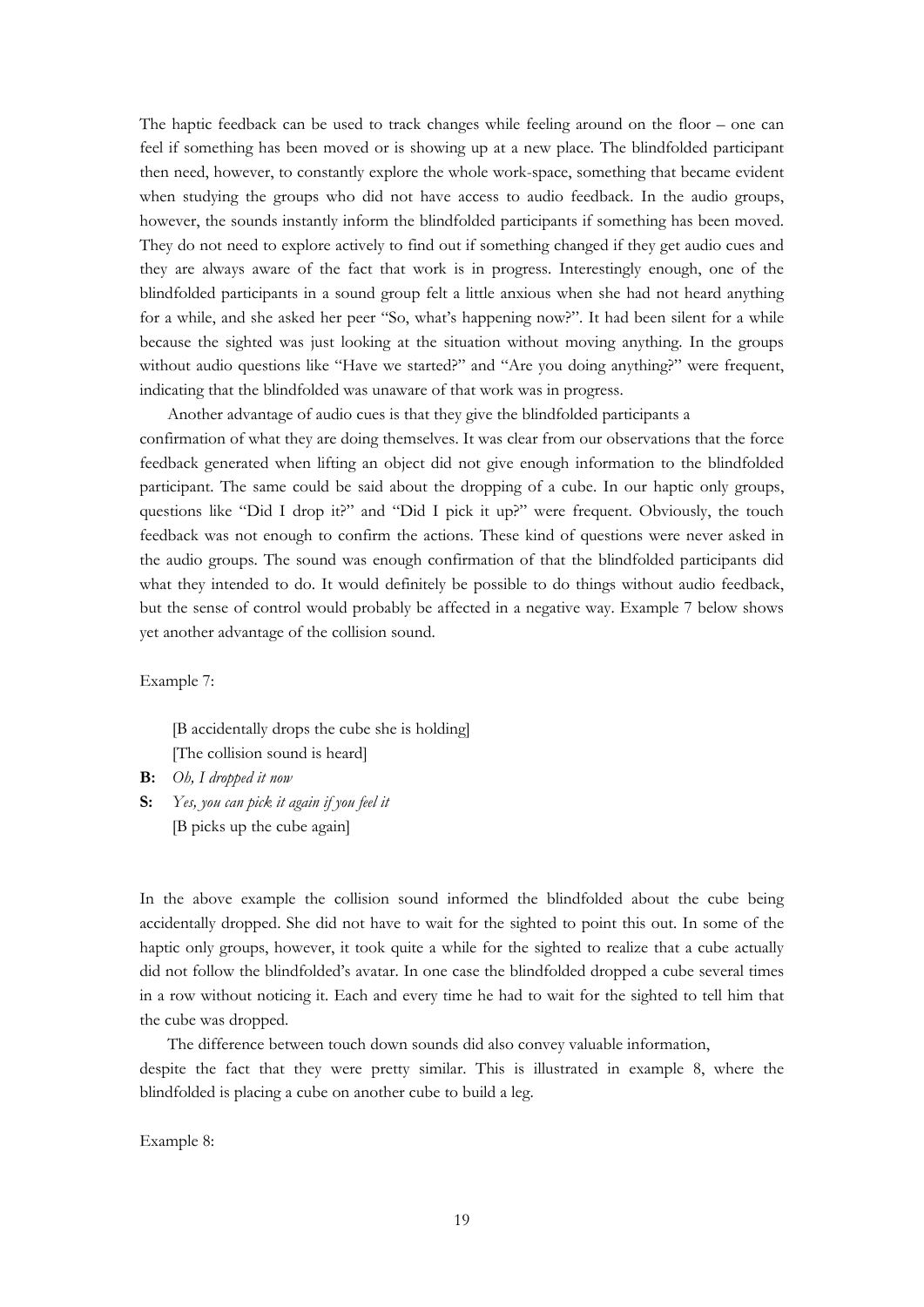- [B puts the cube down, floor collision heard]
- [B puts it down again, floor collision again]
- [B lifts and places the cube on another, object collision heard]
- **B:** *Does it look nice?*

**S:** *No…* 

**B:** *But I know it's on top…* 

In this case the sighted never had to direct the blindfolded for her to be able to place the cube on another one – the sound was enough. In the haptic only groups the sighted had to give verbal guidance while the blindfolded was moving up in the air. It is easy to see that sound makes a big difference for the better in this case. The blindfolded participant could actually do some things completely by his/herself – he/she is not completely dependent on the sighted peer.

Example 9 illustrates another advantage given by the audio feedback. The example shows that sounds give the sighted participant important information as well. He tells the blindfolded to grasp a certain cube, he waits until he hears the grasp sound after which he starts to guide.

#### Example 9:

- [B is feeling around on a long block]
- **S:** *Ok, you can pick that one up again* [B continues feeling the object for about 10 seconds]

[B grasps the object, grasp sound is heard]

**S:** *Ok* 

[S starts guiding to the correct place]

In the haptic only groups the sighted participant had to ask questions like "Did you drop it?" or "Did you grasp it?" all the time. Since those kinds of questions were never asked in the audio groups we can conclude that the sound gives enough confirmation and that it gives valuable information to both the blindfolded and the sighted participant. Thus, the sound simplifies the collaboration – the blindfolded participants can concentrate more on the task than on the constant need to ask and in other ways find out what happens.

That sound increases the understanding of the workflow in our application is fairly obvious. It does also increase the work efficiency, providing information that otherwise had to be conveyed through verbal guidance and communication. The sound model gives the blindfolded participant a sense of what the other person is doing and that work is in progress as well as confirmation of his/her own actions.

### *5.3.2 The benefit of haptic feedback*

It is interesting to consider the way in which the haptic modality influences the understanding of the workflow. If the haptic feedback was not available it would probably be hard to track changes and to do things together. Everything would have to be spelled out verbally by the sighted.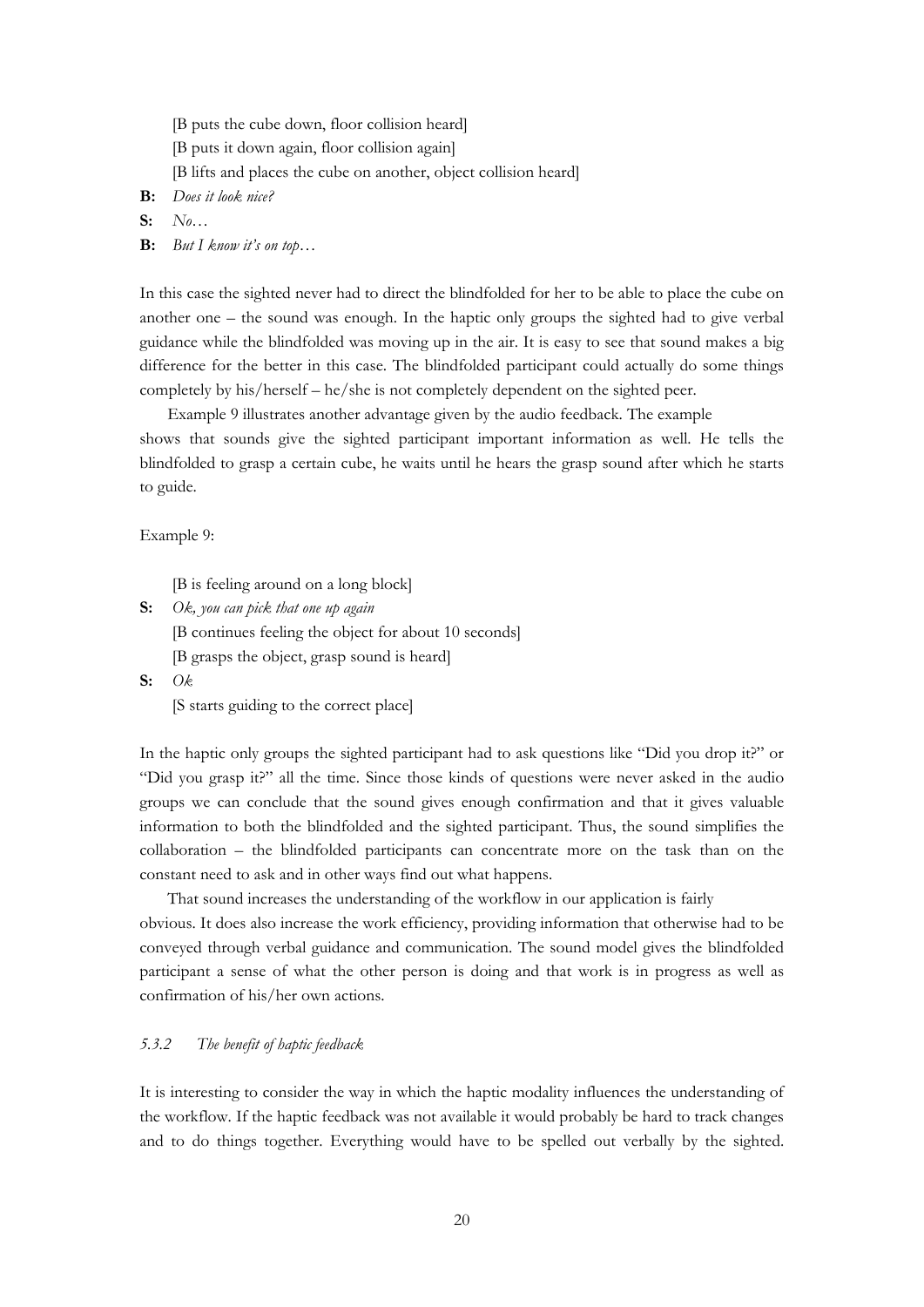Probably the sighted would prefer to do everything by him/herself, excluding the blindfolded from the work process.

 One clear advantage of haptic feedback can be studied in example 3 given above and in example 10 below. The blindfolded can point at and feel objects as the sighted speaks about them making both participants aware of the fact that they are talking about the same thing. Of course, for this to work, both participants have to be aware of the visibility of their respective avatars. In example 10 we can also see how the blindfolded uses his avatar to direct the sighted person's attention to the object at hand. This was a strategy used by the blindfolded participants in every group.

Example 10:

- **S:** *Everything that is 3 high has to be combined with 1*
- **B:** *Yeah*
- **S:** *And there are two of them right now*  [B moves up to the front right corner]
- **B:** *One in the corner here*
- **S:** *Yes*
- **B:** *And the other one should be here*

[B moves around on the floor in the backward left corner of the soon to be cube]

**S:** *No* 

- **B:** *Closer to me.. so that this one can be on top..*
	- [B points to a long block more than 1 dm below!]
	- [B then moves with his avatar back and forth on the left side of
	- the soon-to-be cube to show what he meant with "on top"]
- **S:** *But we have only two of those that are 3 high*
- **B:** *Yeah*
- **S:** *...but we have two of the flat ones*
- **B:** *Yes.. I think I have a pretty good picture of how it should be*
- **S:** *Ok, so where do you want to put it? There is something wrong now, one is standing on the floor and the other one on the long one* 
	- [S refers to the 3-high (tall blocks)]
	- [B points to the one standing on the ground]
- **B:** *I want to put it closer to me.. It should be close to me and next to the lying one in the corner*
- **S:** *Next to the lying one?.. What you currently have is one flat one lying in the corner*
- **B:** *Yes, and on top of that there should be one three high and one two high*

[That is the current situation]

- **S:** *Yes*
- **B:** *And then, going towards me from the 2 high you should have a 3 high standing on the ground*  [Now, the sighted sees the solution and the remaining blocks are placed]

This example is also yet another illustration of how the blindfolded actually solves the second task. Note the communicative function of the haptic feedback, especially when the blindfolded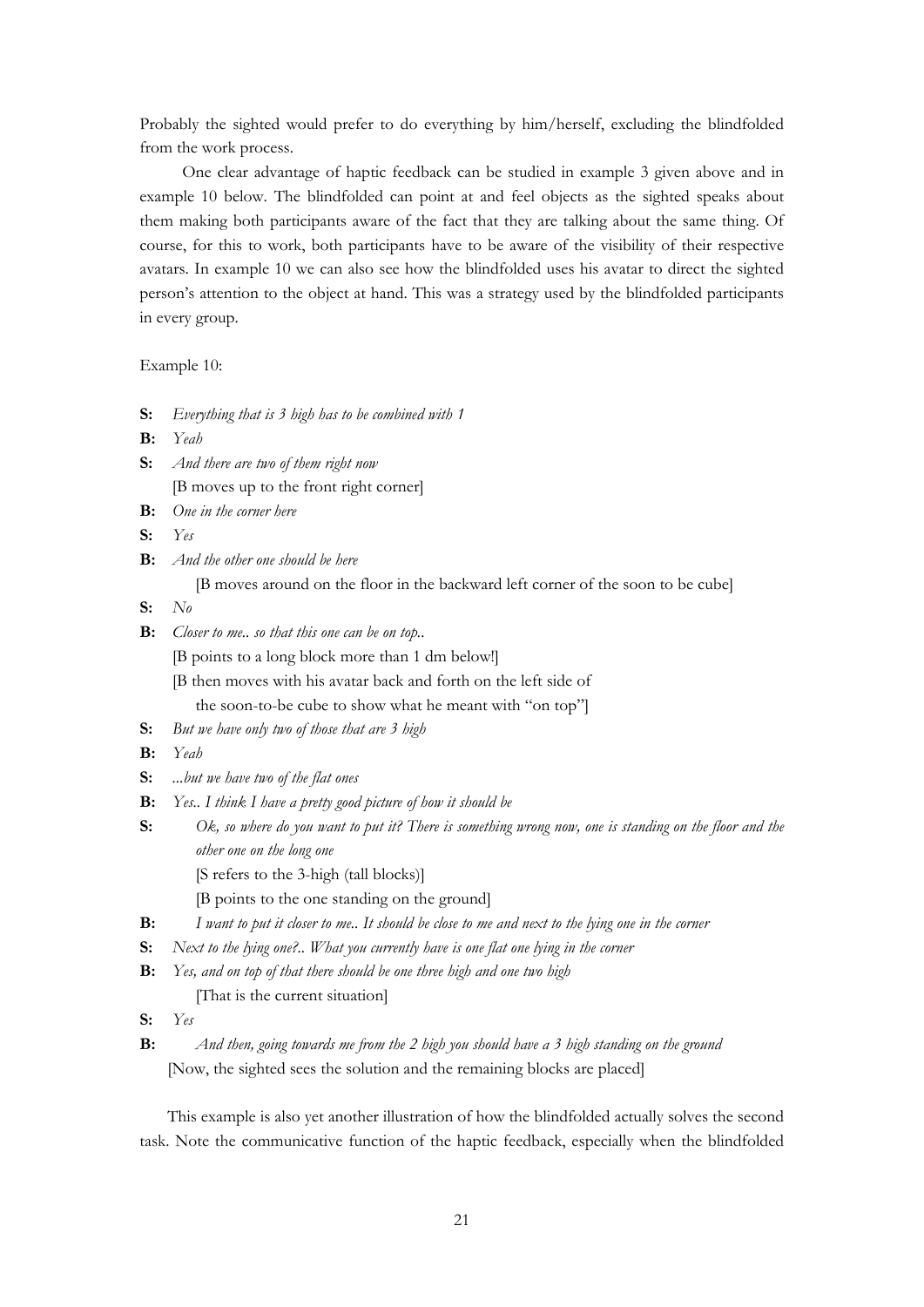directly points to the intended object lying more than 1 decimetre below. The example also shows that the participants share a common view of the environment and the overall situation.

The haptic feedback could also, to some extent, provide information about the whereabouts of the others. For example, some of the sighted participants made use of the small force generated when the avatars coincide. This was a way of telling the blindfolded that they were both on the same object. The forces generated when lifting the same object also conveys information to both participants that they are actually collaborating on the task. Last, the sighted participant sometimes pushed from the opposite side of a block that the blindfolded held to tell where he/she was or to guide in a certain direction. Apart from conveying information about the other person's whereabouts the haptic feedback also, of course, adds to the feeling of social presence.

# 6. Results from interviews

In this section the result from the post-test interviews will be presented and discussed. See the beginning of section 5 for an explanation of the outline and how it relates to the categories derived from the analysis.

# 6.1 Aspects of usability

Generally, the participants found it fun and interesting to work with the system – a new way of using the computer and "taking the mouse to the next dimension". Most of the groups also liked the challenge of communicating when one of the co-workers had lost a vital sense. The most valuable function was, according to most participants, that you could actually feel something. When we asked about which type of feedback gave the most valuable information almost everyone answered the haptic feedback. Haptic feedback was identified to be absolutely necessary for the blindfolded and a good complement for the sighted.

When it comes to the sound feedback we got mixed results. Most of the audio groups made use of the audio feedback and the participants understood how to use the different kinds of sound. The grasp and contact sounds were identified as most helpful, but yet problematic. It was particularly hard for the blindfolded to hear where the sound came from in the backward/forward direction. A few blindfolded participants also complained about there being too many sounds present at the same time. The fact that there was no difference between sounds from the two users was also seen as problematic. Here is an example dialogue from the interviews illustrating the sound feedback problem:

- **S:** *Well, the audio was kind of hard to use because it was hard to show,.. I'm here.*
- **B:** *Yeah, it was a little bit hard to tell, actually.*
- **S:** *…but it helped sometimes to get her to a location.*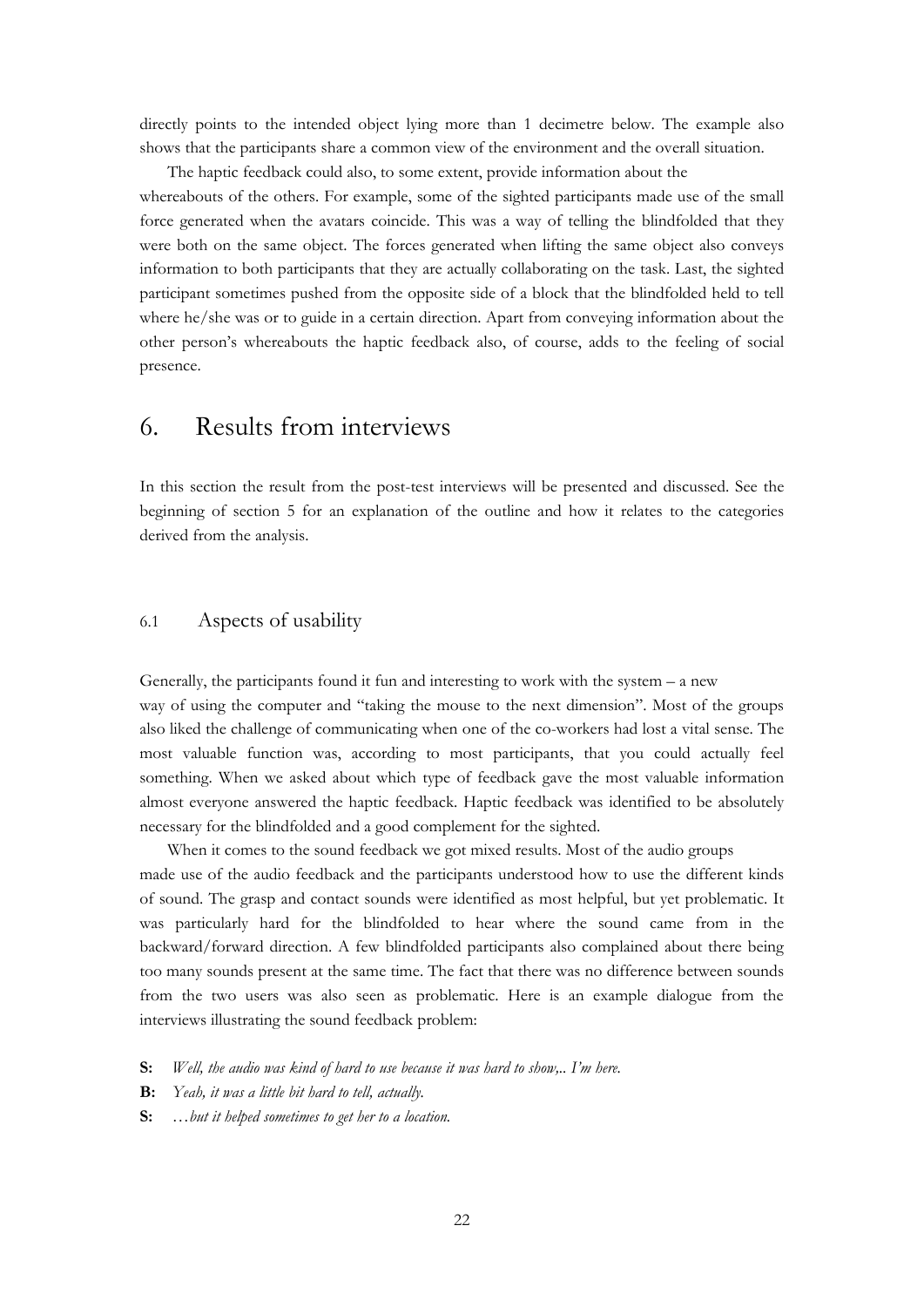Working with different perspectives of the virtual environment was also seen as hard by most participants. They often confused the direction terms in the beginning. One blindfolded participant said the following:

*The thing with these words,.. because you wanted to say "up" and I wanted to say "in front" because the thing I see is this flat thing here in front of me and she sees it upside down on the screen. But I didn't know you saw that so I didn't know why you wanted to say "up".. I didn't think about that until now,.. cause I never saw the screen and I didn't know that..*

The haptic feedback was found easy to use for the blindfolded participants, they could discriminate between objects and textures without problem. Some of the sighted participants had a harder time feeling details, though. This is due to the lower resolution of the PHANTOM Omni.

When we asked the participants about ideas for improvement they came up with different kinds of sound cue refinements in the audio groups. In the haptic groups, however, almost everyone said they wanted sound cues like a contact sound and sounds from colliding surfaces. This is quite interesting since that is just the type of cues we have implemented.

# 6.2 Shared understanding of the workspace

The participants in almost every group felt that they were working in the same environment together, feeling that they were both socially present. This was much due to the blindfolded being able to point to and feel on objects while the sighted talked about them. The blindfolded participants also felt (and in some cases heard) the sighted person's changes in the environment and the participants could also feel each other's proxies when they were close.

In most of the groups the participants did not believe that they had the same view of the environment. This was often explained by them having different perspectives. In most groups, however, the participants experienced that they had a shared understanding of the layout of the room and the objects in it. Most of the groups established this view when the blindfolded was feeling around on objects as the sighted described them. Thus, the haptic feedback was a great aid when the participants needed to establish a common understanding of the workspace and the objects in it.

When it came to the tasks the vast majority of the groups had a common view about the first one. It was seen as pretty simple and they could imagine in their minds what the result should look like. In the second task it was harder. Especially the blindfolded participants did not believe that they had the same idea about how to tackle it. The second task was seen as very complex and it was hard to plan a solution in advance.

Some groups highlighted the importance of having a common ground about direction terms (left, right, etc.). They also found these common terms to be a frame of reference when collaborating. Some groups also mentioned the importance of having the same object references: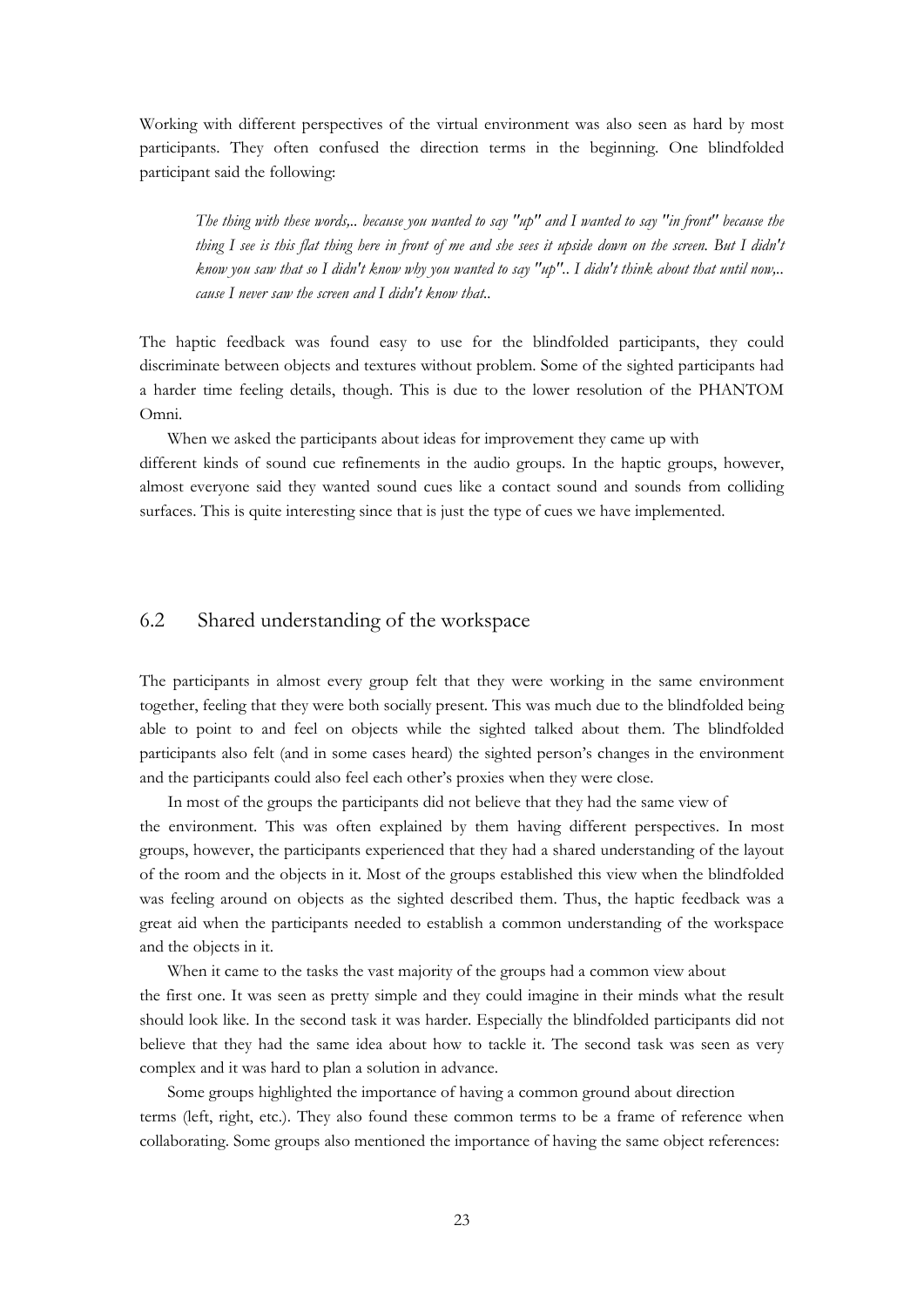- **S:** *Yeah, I had to use some way to,.. instead of using the dimensions of the boxes which was quite hard to explain I used colours just to assign a colour with a dimension.*
- **B:** *Yeah, I remember you told me "this is the red one" and I could feel it first and I remember the shape.*

### 6.3 Understanding the workflow

In all haptic only groups and in the majority of the audio groups the blindfolded participant reported that they did not have an accurate understanding of what the sighted person was doing. In the sound groups the blindfolded participants could hear that their co-worker was doing something, but they did not have a very good sense of what was done and which object was moved. One respondent reported:

*Even though I could hear that she was somewhere to the right or to the left of me it doesn't help because,.. probably because I'm not blind, this feel for me wasn't really clear where all the cubes were and where everything was so it's not like I had this perfect image. If she is picking something up "Oh, she's probably lifting the cube in the right corner", I couldn't figure that thing out from my picture, so I was concentrated on what I was doing instead of trying to figure out what she was doing.* 

In the haptic only groups, the only ways of tracking the other person's actions was to be at the same place or holding the same block. Most of the participants in those groups said that they tracked the other person's actions primarily by talking and not so much by using the haptic feedback.

Most of the blindfolded participants also found it hard to track changes in the environment. Once again the blindfolded participants in the sound groups knew that something was changing but not what it was and where it happened. In the haptic only groups the only way to track changes was to constantly move around feeling what had been moved. One blindfolded participant complained about her constant loss of orientation when objects disappeared and ended up at different places:

*The first time when you go and feel the cubes and so on it's good but when the other one goes and replace it somewhere else its way hard to find or know where it's placed or where should I look? So you lose your coordination in the room where you are, so you must go and seek, "where is the back wall and the corners?"* 

Even though it was hard for the blindfolded participants in the audio groups to track changes and his/her partner's actions the sound feedback was identified to be an aid in several cases. Most importantly the sound feedback made the blindfolded participants aware of that work was in progress, something that gave them comfort. They also appreciated the feedback they got on their own actions – they did not have to ask the sighted if they had grasped or dropped an object. A majority of the blindfolded participants in the haptic only groups, however, complained about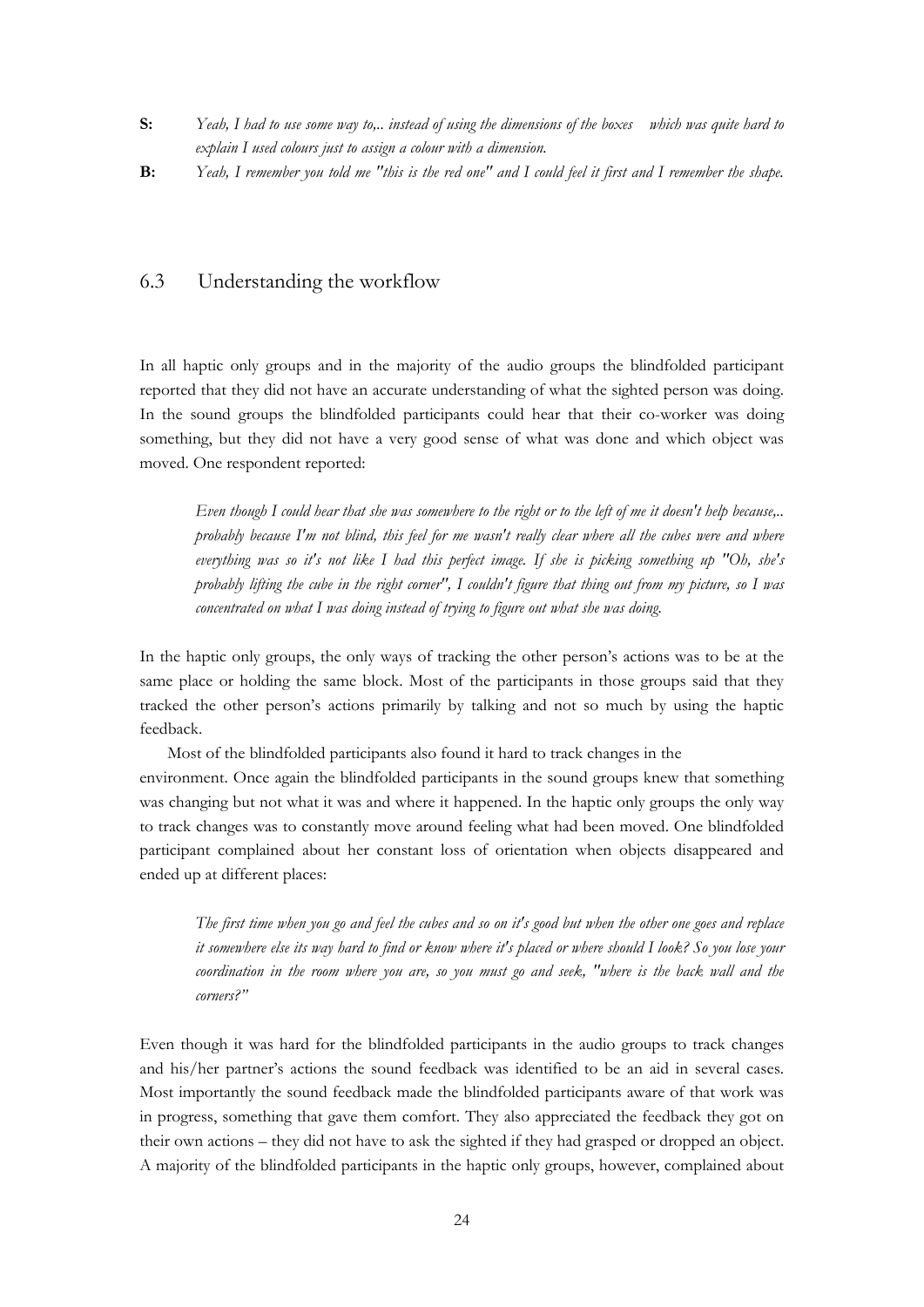not getting enough feedback on their own actions. Another, positive, issue brought up during the interviews was that the contact sound was a great aid, although it could have been easier to use it with ear-phones or surround speakers.

In the haptic only groups the majority of the blindfolded participants believed that sound cues would help them to keep track of the other person's doings. One sighted participant from an audio group reported that the sound helped him to track the blindfolded's actions – he did not have to constantly look at what the blindfolded was doing. We will conclude this section with some very informative words, uttered by a sighted participant in an audio group.

*With no feedback it wouldn't be possible but without sound I think it would be possible but it wouldn't be as easy, and it would be kind of boring for me because I had no idea of what he was doing if I hadn't had the sounds.*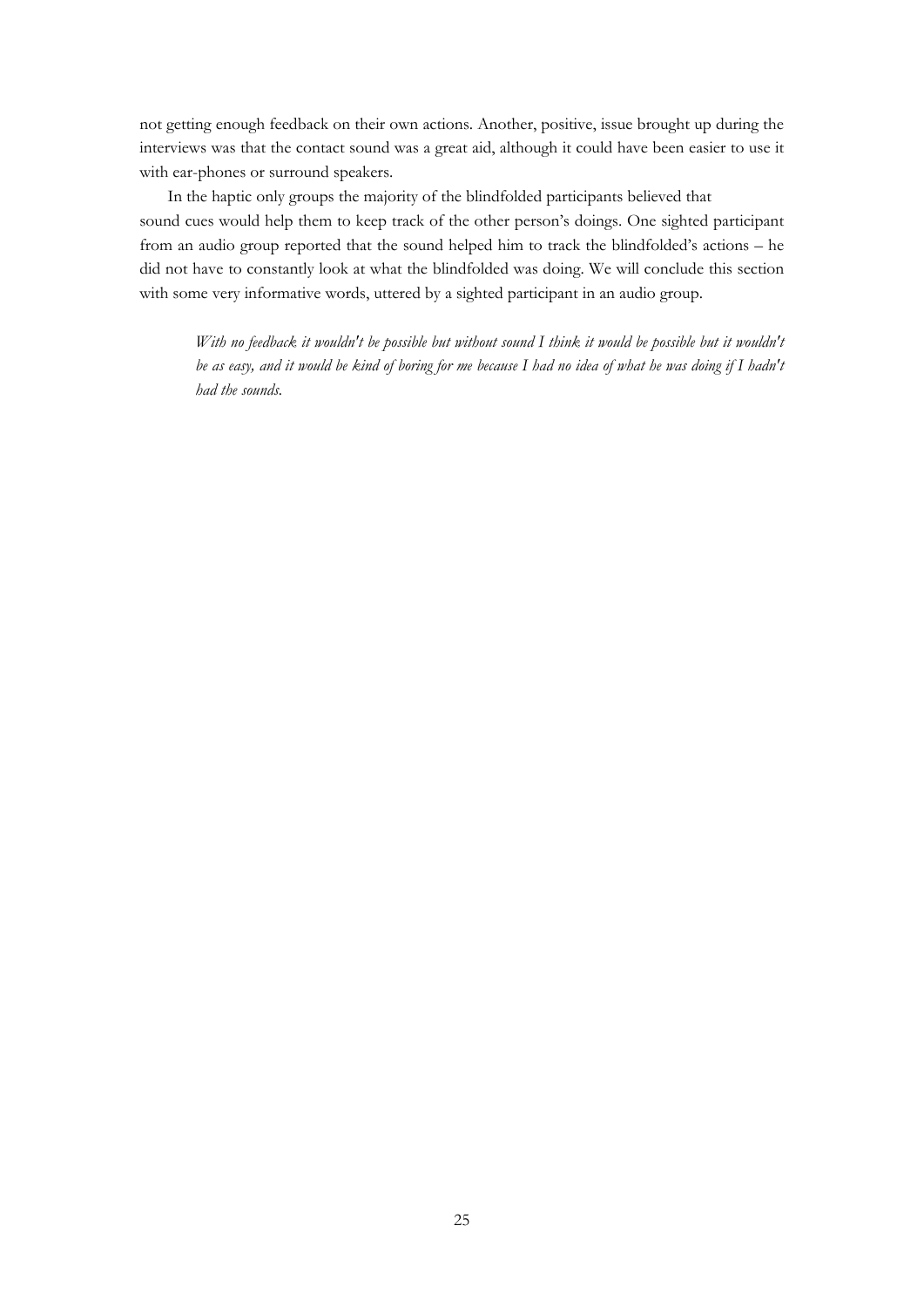# 7. Discussion

In this article we have described and elaborated on the qualitative results of a study comparing a visual/haptic interface with a visual/haptic/audio one. The results clearly show that the added audio functions make a difference.

One of the biggest problems identified during the evaluation in the earlier study by (<reference to own work>) was the difficulty the visually impaired user experienced when trying to understand the workflow. The most important reason was that objects could be moved around by all users present. Thus the visually impaired user did not have total control. In our haptic only groups we noticed the same problem – the blindfolded participants in these groups had to repeatedly ask what was going on and they seemed more unaware of what was going on. In collaborative settings this is, of course, a major problem. In our sound groups, however, the results were more encouraging. The participants could use the sounds to communicate information and even though the 3D-model could be greatly improved the sounds were obviously helpful when it came to acquiring an understanding of what went on. Even though the blindfolded participants in these groups were not constantly active, the sounds gave them comfort in knowing that work was in progress and that the system was running. Thus, one conclusion from our study is that the presence of sound makes a considerable difference when it comes to the understanding of the workflow.

It has to be pointed out however, that the sound model used is rather simple and that it has its limitations. Sometimes it was obviously hard for the blindfolded participant to hear where the contact sound came from. This is rather problematic since this sound is used for locating the sighted user. However, we could also see the potential of this kind of sound. It was especially hard to know if a sound came from the front or the back. But then again we could clearly see the usefulness of this type of sound. If we improve the sound model and add ear-phones we are convinced that the results would be even clearer, at the benefit of the audio feedback.

We also concluded that audio feedback did not have as much impact on the shared understanding of the workspace's layout as the haptic feedback had. We did show, however, that the sound had an impact on the dialogue. In the haptic only groups much time was spent on asking clarifying questions like "did I drop it now?". In our audio groups these types of questions never arose, since the blindfolded participants could hear if they e.g. picked up or dropped an object. Thus, the sound affected the dialogue and made it easier to concentrate on the actual task. This probably holds true for other types of interfaces as well that supports collaboration between sighted and visually impaired persons.

The interface could have benefited from more earcons providing details on demand, as was shown to be beneficial in both (Zhao et al., 2008) and (Wall and Brewster, 2006). Specifically, it would be interesting to evaluate functions that could provide a gist (overview of the contents of the interface) of all objects or objects in a specified area in the interface. The microphone metaphor evaluated by Crommentuijn (2006) would also be interesting to evaluate in the context of collaboration between sighted and visually impaired persons, to see if it would ease the grounding process. Last, since it has been shown in a number of studies that haptic feedback is most suited for exploration and navigation and audio feedback more suited for detailed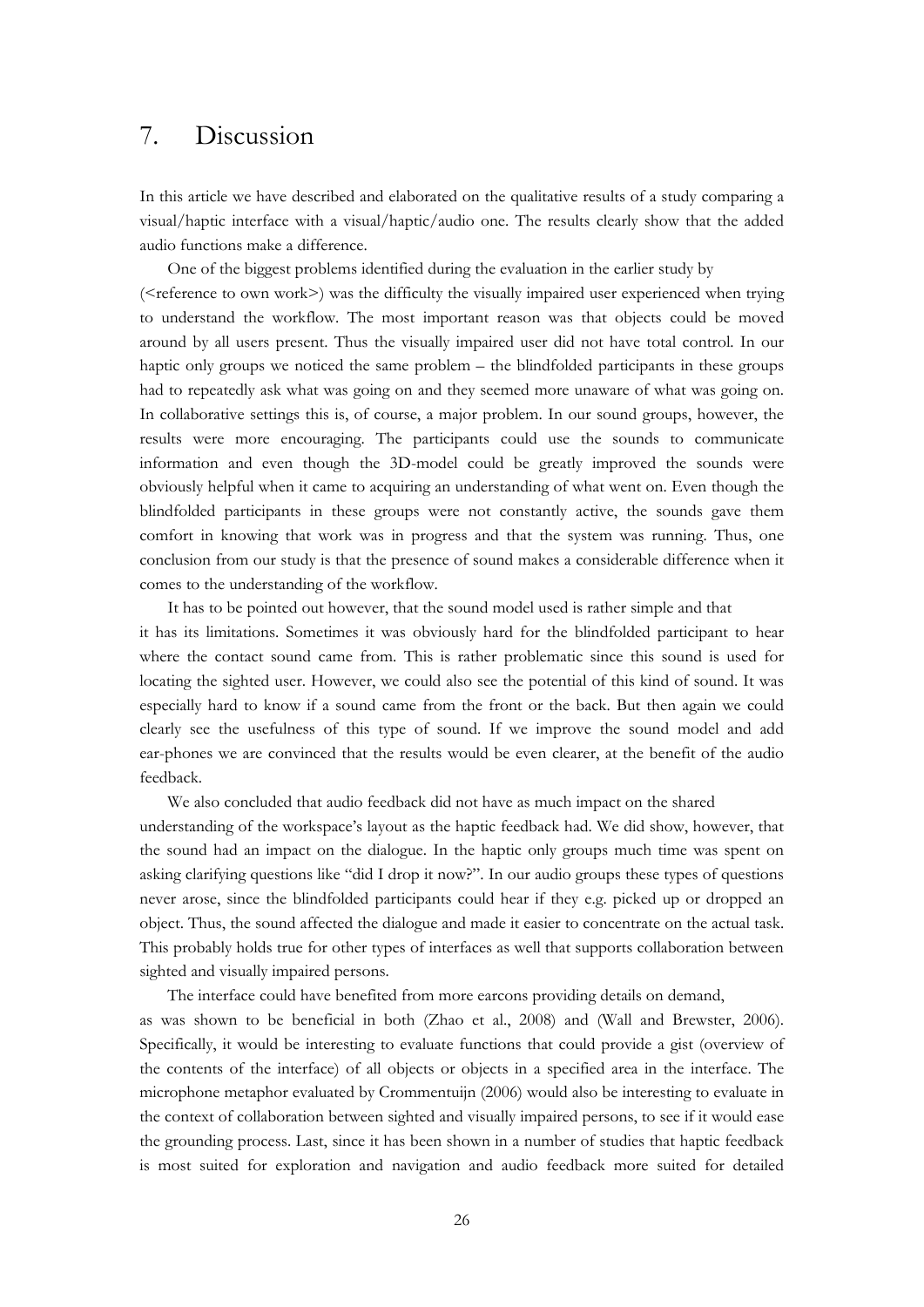information (see i.e. (Yu and Brewster, 2003)), the grounding process could be even more simplified if earcons were provided that gave information about the dimensions of a specific object, when the user demands that information.

The haptic feedback also had an important impact on the dialogue – the possibility to feel the objects enabled a more direct discussion. The sighted participant could talk about what the blindfolded felt for the moment and adapt his way of talking to the blindfolded's haptic model. The participants also used numerous deictical references made possible by haptic feedback, which facilitated the collaboration and allowed them to focus more on the task. Even though we could not see that the sound made a difference regarding the shared view of the workspace the results clearly highlights the potential of haptic feedback in that area. These findings correspond well with our earlier study (<reference to own work>), where we tested almost the same interface with groups of sighted and visually impaired children. The haptic feedback's influence on the dialogue and the overall collaboration is considerable and we argue that this holds true even in cases in which groups of sighted persons are collaborating, at least in interfaces where both do not have the same view or where objects are hidden. More studies have to be performed to show the true potential of the communicative aspects of haptic as well as audio feedback. However, the audio functions used in the present study provided mainly what we call "interaction sounds", which are very subtle. The sounds used do not contain any verbal or clearly symbolic information, making them more unobtrusive than earcons.

When it comes to social presence our results correspond well with earlier research (Oakley et al., 2001; <reference to own work>). The haptic feedback had a positive impact on the feeling of social presence. The participants discussed the objects as they were together in that particular room. Being able to touch each other and feel each other's forces on shared objects they are also given the impression of being co-located. This feeling of being socially co-located ought to be even more important when you cannot see. The haptic feedback makes possible a means of interaction that would otherwise be much more difficult to achieve. We could not see a big difference regarding social presence between the two conditions. This is probably because the sounds are quite artificial and you do not feel like you are co-located with your avatar (you are not surrounded by sounds, like you were actually in the room). This highlights an important aspect of virtual environments – the level of immersion. If the participants wore ear-phones they would feel more immersed in the virtual environment and they would probably think of the sounds as coming from the respective avatar rather than the computer. It would be interesting to conduct new studies with a higher level of immersion to see if the role of the audio feedback changes.

Last, it has to be pointed out again that blindfolded sighted people participated instead of visually impaired ones in our experiment, mainly because we wanted to have a larger data sample to analyse than in our earlier study (<reference to own work>). This may of course have affected the result to some extent. However it also has to be pointed out that most of our findings regarding haptic feedback and its communicative and navigational functions made in (<reference to own work>) correspond well with the results from the present study. When it comes to the added audio cues it is harder to estimate the effect of using blindfolded sighted persons, especially since visually impaired persons may interpret spatial sounds in another way. However, since we were mainly interested in communicative aspects of the sound and how the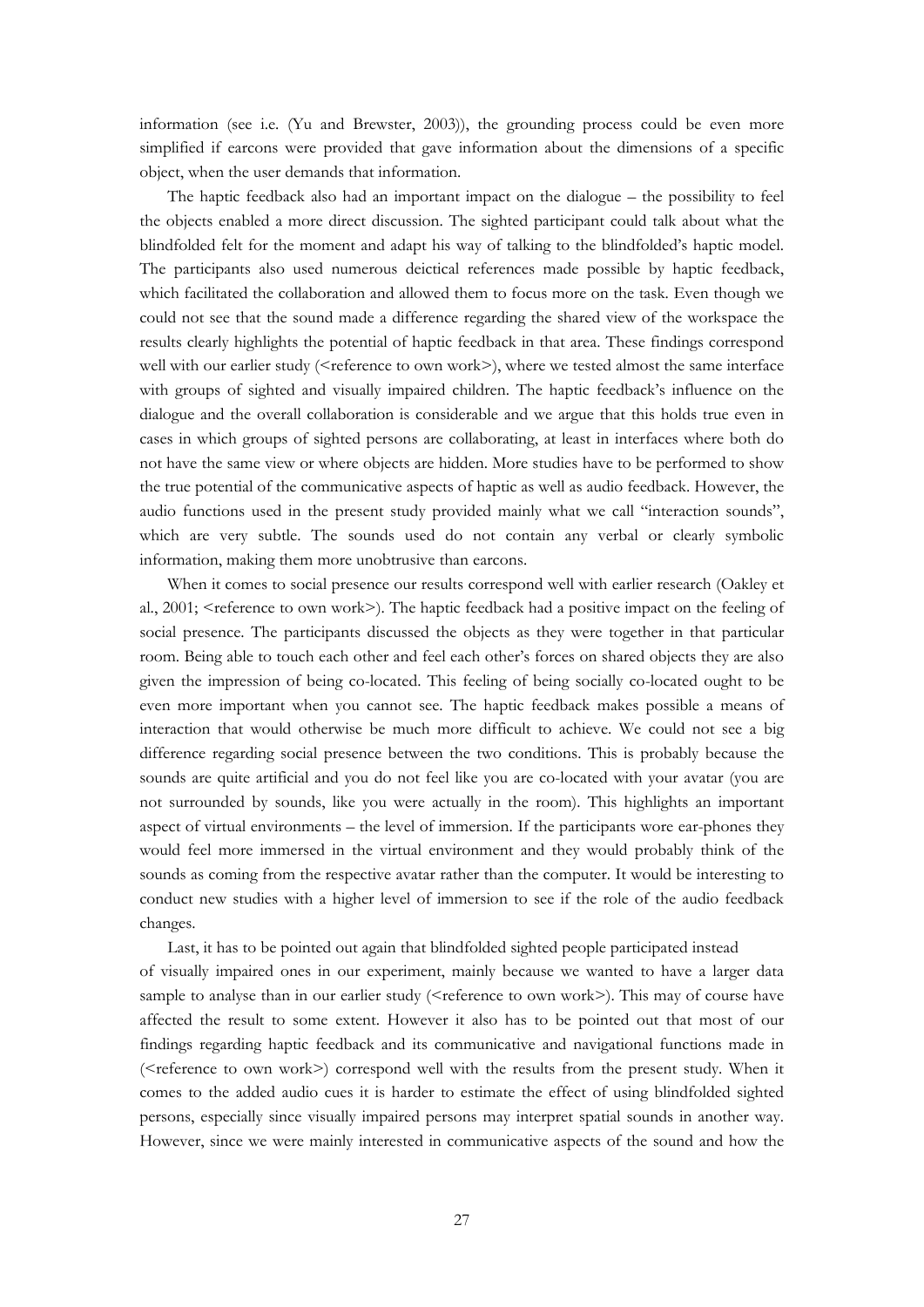sounds could be used for giving feedback on actions, we would not expect that it would be much of a difference if truly visually impaired persons had been participating instead.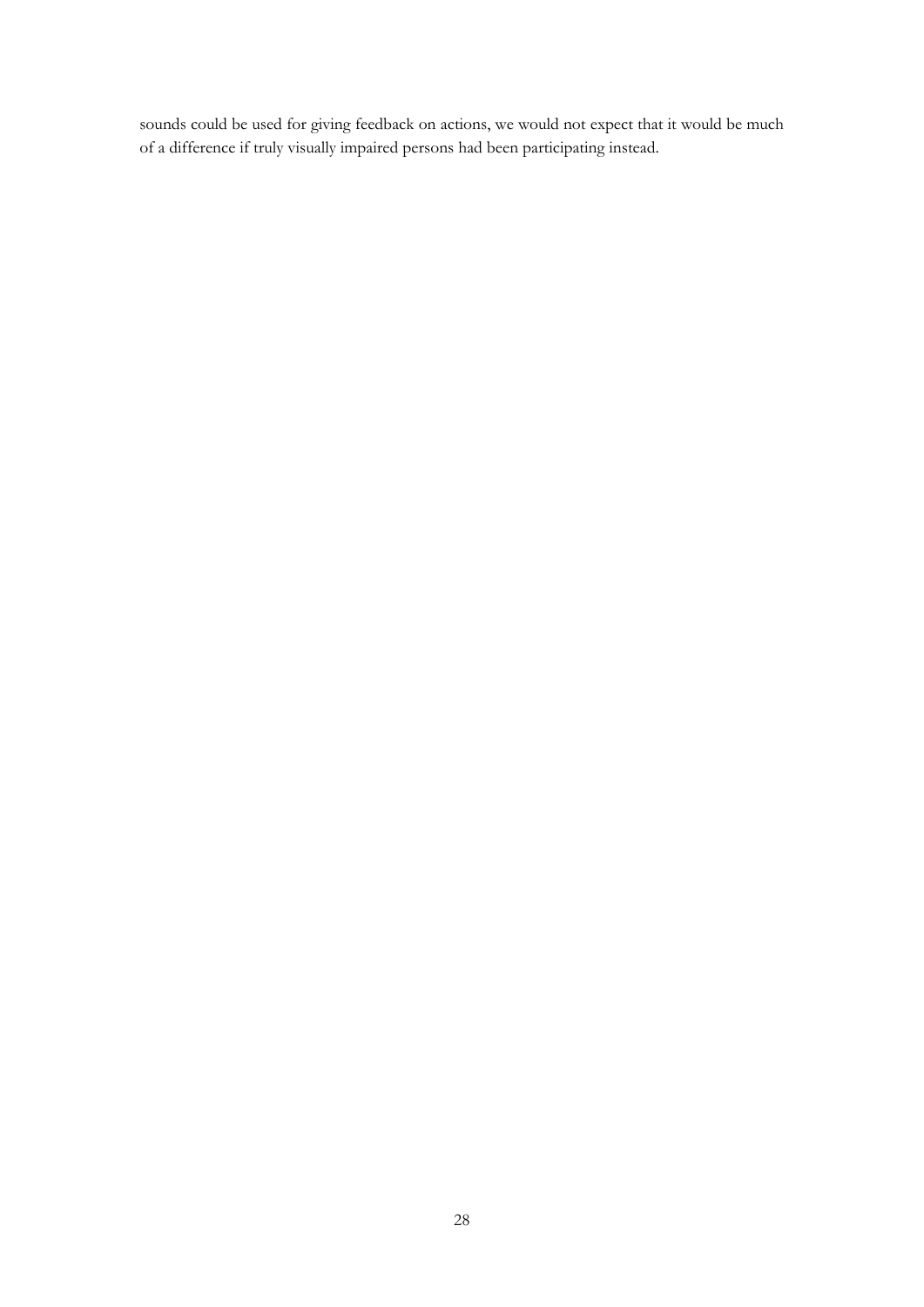# References

- Basdogan, C., Ho, C., Srinivasan, M.A., Slater, M., 2000. An experimental study on the role of touch in shared virtual environments. ACM Transactions on Computer-Human Interaction 7(3), 443-460.
- Bergamasco, M., Avizzano, C., Dipetri, G., Barbagli, F., Frisoli, A., 2001. The museum of pure form: system architecture. In: Proceedings of 10th IEEE International Workshop on Robot and Human Interactive Communication (Bordeaux, Paris, September 18-21, 2001). IEEE, New York, pp. 112-117.
- Bergamasco, M., Prisco, G., 1998. Design of an anthropomorphic haptic interface for the human arm, In: Shirai, Y., Hircse, S. (Eds.), Robotic Research, the Eight International Symposiums, Springer, London, pp. 278-289.
- Burke, J., Murphy, R., 2007. RSPV: An Investigation of Remote Shared Visual Presence as Common Ground for Human-Robot Teams. In: Proceedings of the ACM/IEEE conference on Human-robot interaction (Arlington, Virginia, March 8-11, 2007). ACM, New York, NY, pp. 161-168.
- Clark, H. H., 1996. Using Language. Cambridge University Press, New York.
- Clark, H. H., Brennan, S.E., 1991. Grounding in Communication. In: Resnick, L., Levine, J., Teasley, S. (Eds.), Perspectives on Socially Shared Cognition. American Psychological Association, Hyattsville, MD, pp. 127-149.
- Crommentuijn, K., 2006. Designing Auditory Displays to Facilitate Object Localization in virtual haptic 3D environments. In: Proceedings of 8th ACM Conference on Computers and Assessibility (Portland, Oregon, October 22-25, 2006). ACM, New York, pp. 255-256.
- Dourish, P., Bellotti, V., 1992. Awareness and coordination in shared workspaces. In: Proceedings of the SIGCHI conference on Human factors in computing systems (Toronto, Canada, October 31-November 4, 1992). ACM, New York, NY, pp. 541-547.
- Frisoli, A., Simoncini, F., Bergamasco, M., 2002. Mechanical design of a haptic interface for the hand. In: Proceedings of the 27th Biennial Mechanisms and Robotics Conference (Montreal, Canada, September 29-October 2, 2002). ASME Press, New York, pp. 25-32.
- Gaver, W.W., Smith, R.B., O'Shea, T., 1991. Effective sounds in complex systems: The ARKola simulation. In: Proceedings of SIGCHI conference on Human factors in computing systems: Reaching through technology (New Orleans, Louisiana, April 27-May 2, 1991). ACM, New York, NY, pp. 85-90.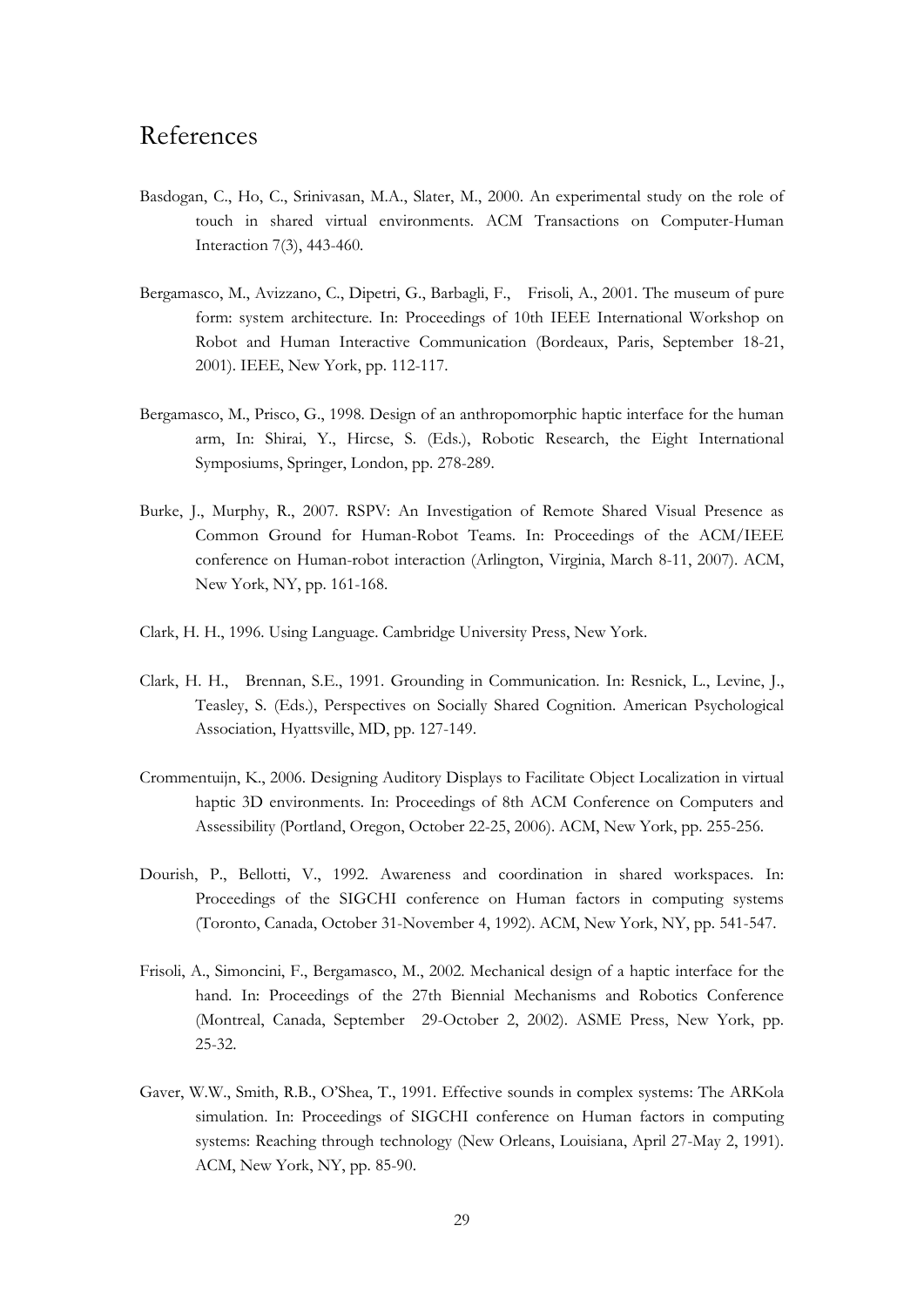- Hoggan, E., Brewster, S., 2007. Designing audio and tactile crossmodal icons for mobile devices. In: Proceedings of the 9th international conference on Multimodal interfaces (Nagoya, Japan, November 12-15, 2007). ACM, New York, NY, pp. 162-169.
- Jansson, G., Juhasz, I., 2007. The reading of virtual maps without vision. In: Proceedings of XXIII International Cartographic Conference (Moskow, Russia, August 4-10, 2007). Available on Conference CD.
- Kennel, A.R., 1996. AUDIOGRAF A diagram reader for blind people. In: Proceedings of The Second Annual ACM Conference on Assistive Technologies (Vancouver, Canada, April 11-12, 1996) ACM, New York, pp. 51-56.
- Kirk, D., Rodden, T., Fraser, D.S., 2007. Turn it This Way: Grounding Collaborative Action with Remote Gestures. In: Proceedings of the SIGCHI conference on Human factors in computing systems (San Jose, California, April 28-May 3, 2007). ACM, New York, NY, pp. 1039-1048.
- Kraut, R.E., Fish, R.S., Root, R.W., Chalfonte, B.L., 1993. Informal communication in organizations: Form, function and technology. In: Baecker, R.M. (Ed.), Readings in groupware and computer-supported cooperative work: Assisting human-human collaboration. Kaufmann, San Francisco, CA, pp. 287-314.
- Kuber, R., Yu, W., McAllister, G., 2007. Towards developing assistive haptic feedback for visually impaired internet users. In: Proceedings of the Conference on Human Factors in Computing Systems (San Jose, California, April 28-May 3, 2007). ACM, New York, NY, pp. 1525 – 1534.
- Loomis, J.M., Lederman, S.J., 1986. Tactual perception. In: Boff, K.R., Kaufman, L., Thomas, J.P. (Eds.), Handbook of perception and human performance. Wiley/lnterscience, New York, NY, pp. 31.31-31.41.
- Malone, T., Krowston, K., 1990. What is coordination theory and how can it help design cooperative work systems? In: Proceedings of the 1990 ACM conference on Computer-supported cooperative work (Los Angeles, California, October 7-10, 1990). ACM, New York, NY, pp. 357-370.
- McCarthy, J., Miles, V., Monk, A., 1991. An experimental study of common ground in text-based communication. In: Proceedings of the SIGCHI conference on Human factors in computing systems: Reaching through technology (New Orleans, Louisiana, April 27-May 2, 1991). ACM, New York, NY, pp. 209-215.
- Mynatt, E., Weber, G., 1994. Nonvisual presentation of graphical user interfaces: Contrasting two approaches. In: Proceedings of the SIGCHI conference on Human factors in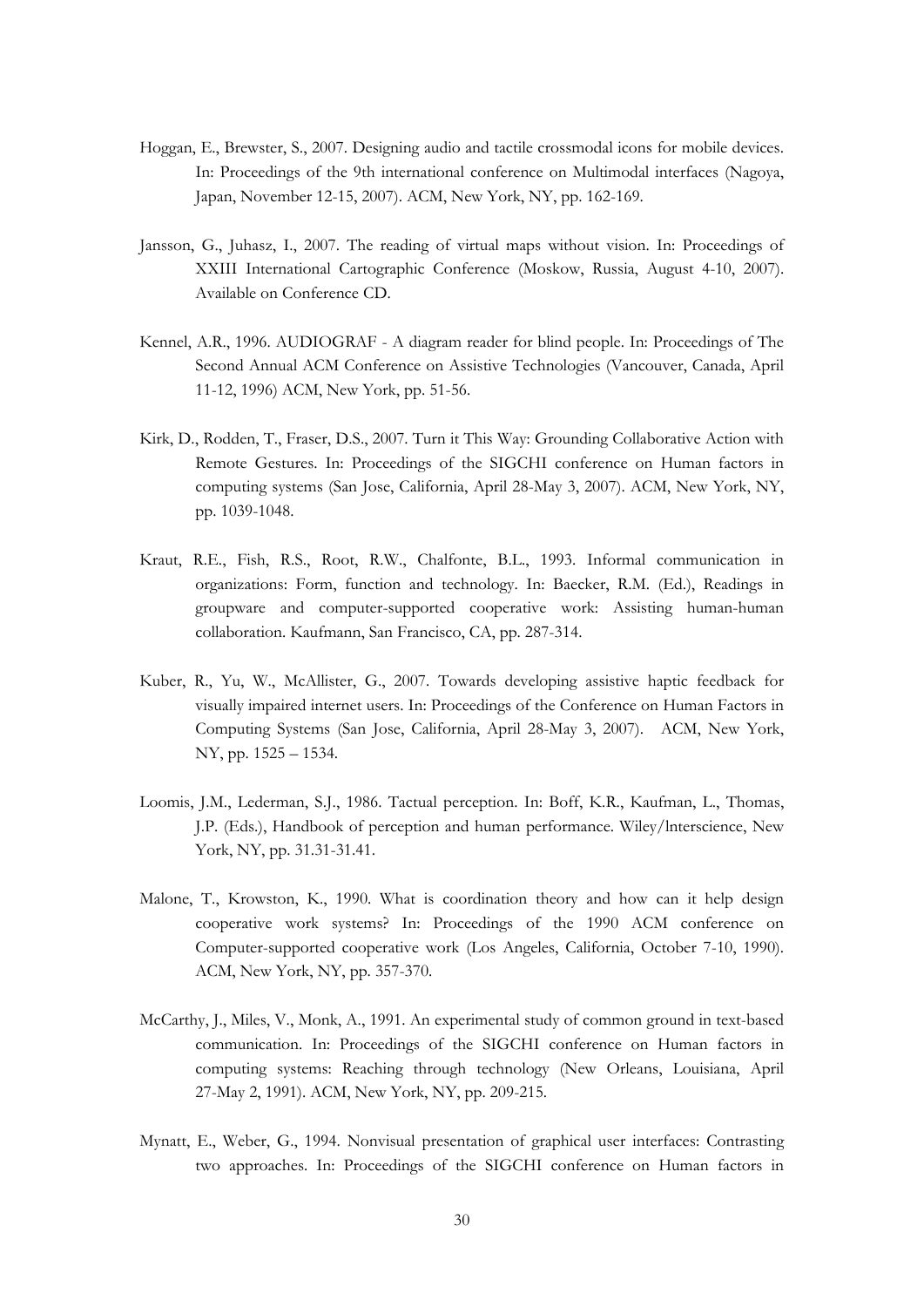computing systems: Celebrating interdependence (Boston, Massachussets, April 24-28, 1994). ACM, New York, NY, pp. 166-172.

- Neale, D.C., Carroll, J.M., Rosson, M.B., 2004. Evaluating Computer-Supported Cooperative Work: Models and Frameworks. In: Proceedings of the International Conference on Computer-Supported Cooperative work (Chicago, Illinois, November 6-10, 2004). ACM, New York, NY, pp. 112-121.
- Oakley, I., Brewster, S., Gray, P., 2001. Can You Feel the Force? An Investigation of Haptic Collaboration in Shared Editors. In: Baber, C., Faint, M., Wall, S., Wing, A.M. (Eds.), Proceedings of Eurohaptics 2001. University of Birmingham, Birmingham, pp. 54-59.
- Pietrzak, T., Martin, B., Pecci, I., Saarinen, R., Raisamo, R., Järvi, J., 2007. The micole architecture: multimodal support for inclusion for visually impaired children. In: Proceedings of the 9th international conference on Multimodal interfaces (Nagoya, Japan, November 12-15, 2007). ACM, New York, NY, pp. 193-200.
- Plimmer, B., Crossan, A., Brewster, S., Blagojevic, R., 2008. Multimodal Collaborative Handwriting Training for Visually-Impaired People. In: Proceedings of the 26th annual SIGCHI conference on Human factors in computing systems (Florence, Italy, April 5-10, 2008). ACM, New York, pp. 393-402.
- Poll, L.H., Eggen, B.H., 1996. Non-visual Interaction with GUI Objects. In: Sasse, M.A., Cunningham, R.J., Winder, R.L. (Eds.), Proceedings of HCI on People and Computers XI, Springer, London, pp. 159-168.
- Rassmus-Gröhn, K., Magnusson, C., Eftring, H., 2006. User Evaluations of a Virtual Haptic-Audio Line Drawing Prototype. In: McGookin, D., Brewster, S. (Eds.), Proceedings of the 1st international workshop HAID 2006. Glasgow, UK, August 31 - September 1, 2006, pp. 81-91.
- Saarinen, R., Järvi, J., Raisamo, R., Salo, J., 2005. Agent-based architecture for implementing multimodal learning environments for visually impaired children. In: Proceedings of the 7th international conference on Multimodal interfaces (Torento, Italy, October 4-6, 2005). ACM, New York, NY, pp. 309-316.
- Sjöström, C., 2001. Designing Haptic Computer Interfaces for Blind People. In: Proceedings of 6th international symposium on Signal processing and its applications (Kuala Lumpur, Malaysia, August 13-16, 2001). IEEE, New York, pp. 68-71.
- Wall, S., Brewster, S., 2006. Feeling what you hear: tactile feedback for navigation of audio graphs. In: Proceedings of the SIGCHI conference on Human Factors in computing systems (Montréal, Québec, Canada, April 22-27, 2006). ACM, New York, NY, pp. 1123-1132.